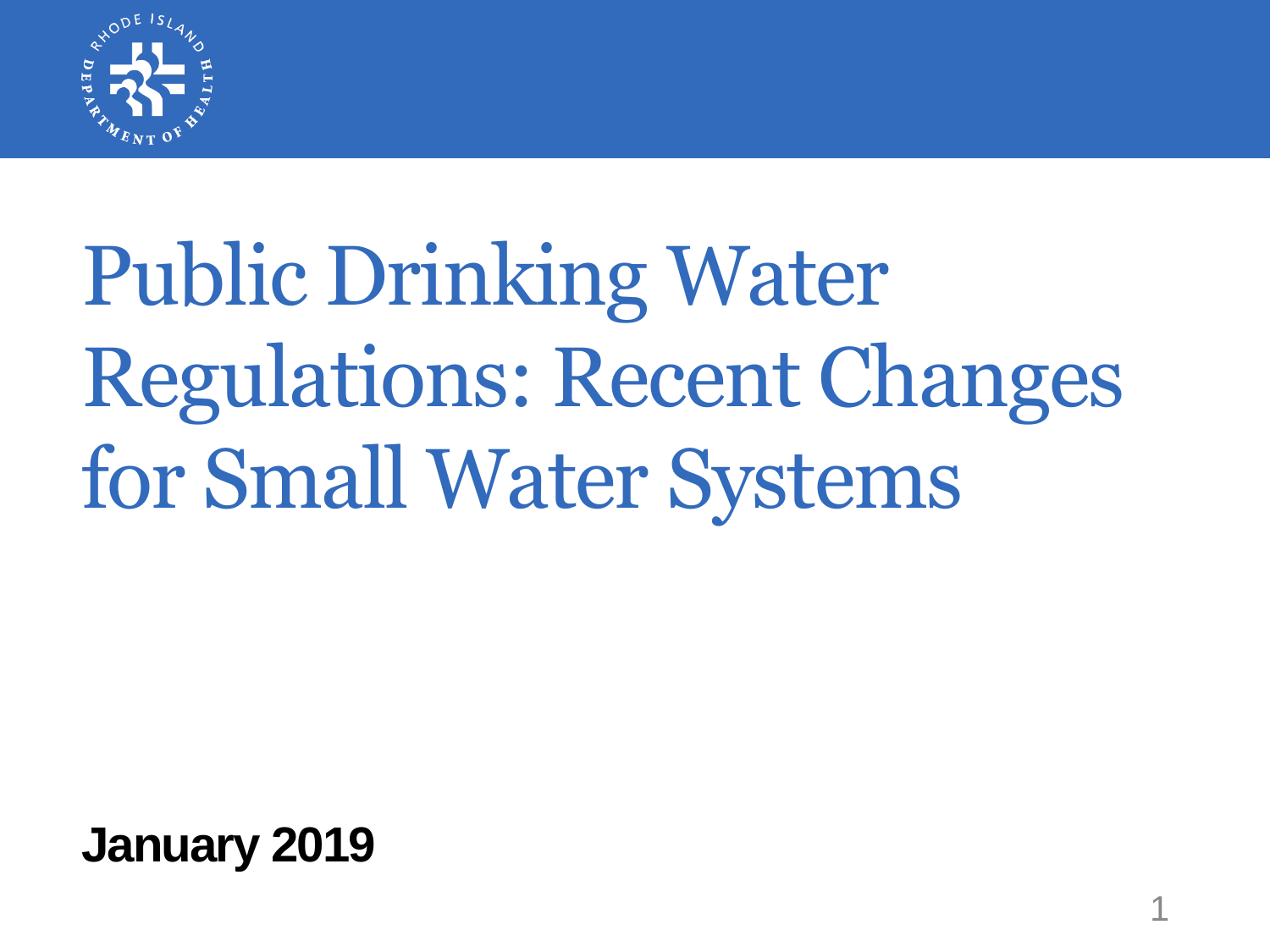## Table of Contents



| <b>Important Acronyms and Symbols</b>                    | Slide 3             |
|----------------------------------------------------------|---------------------|
| <b>Effective Dates and Applicability</b>                 | Slide 4             |
| <b>Coverage and Contact Information</b>                  | Slide 5             |
| <b>Approval of Water Sources</b>                         | Slide 6             |
| <b>Cross Connections</b>                                 | Slide 7             |
| <b>Flushing</b>                                          | Slide 8             |
| <b>Pressure</b>                                          | Slide 9             |
| <b>Auxiliary Power</b>                                   | Slide 10            |
| <b>Emergencies</b>                                       | Slide 11            |
| <b>Well Labeling</b>                                     | Slide 12            |
| <b>Reporting Priority Results</b>                        | Slide 13            |
| <b>Reporting</b>                                         | <b>Slide 14-15</b>  |
| <b>Coliform Rule - Effective Dates and Applicability</b> | Slide 16            |
| <b>Coliform Rule - Summary of Changes</b>                | Slide 17            |
| <b>Coliform Rule - Details</b>                           | <b>Slides 18-30</b> |
| <b>Citations</b>                                         | <b>Slides 31-33</b> |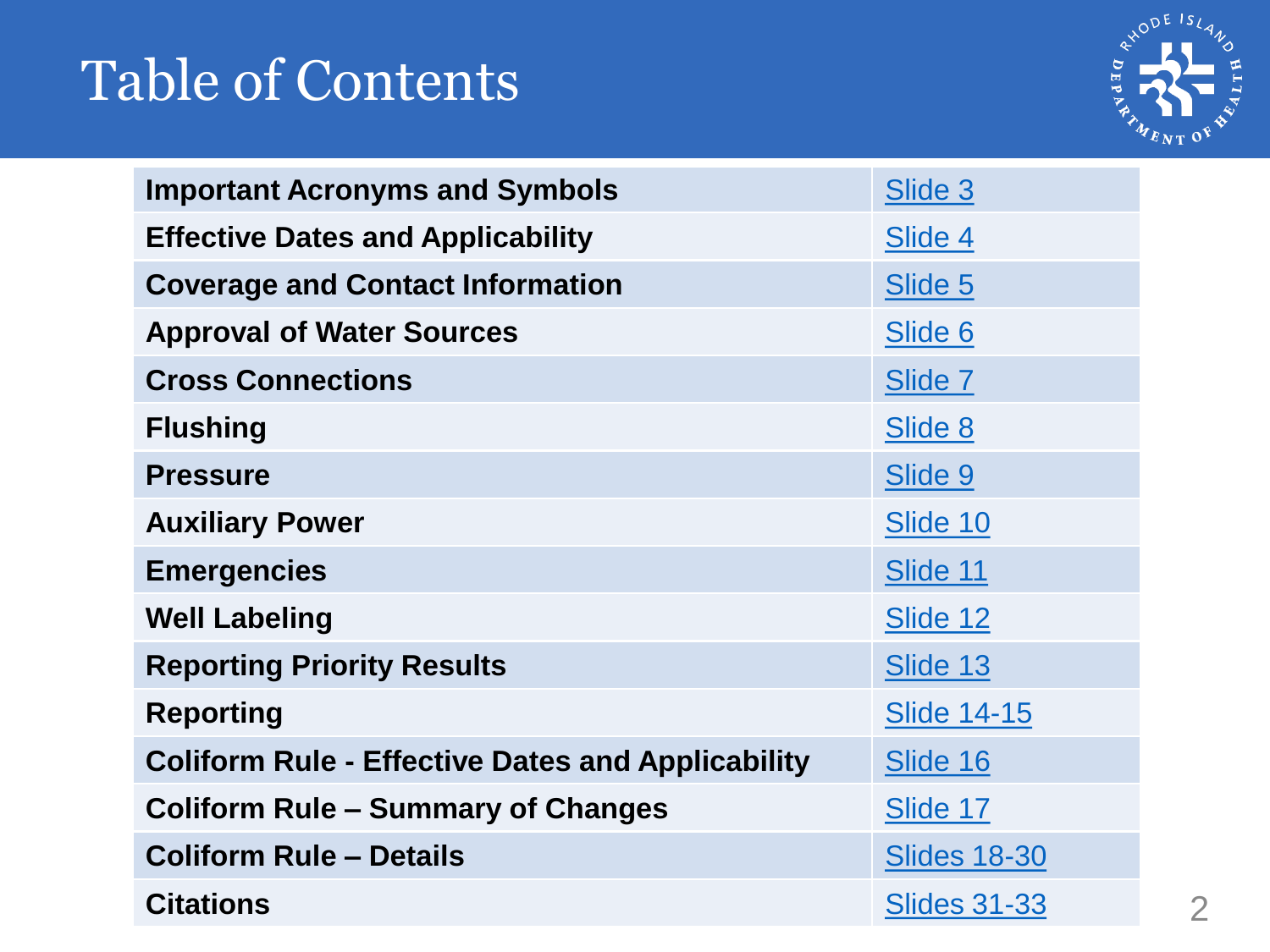## <span id="page-2-0"></span>Important Acronyms and Symbols



| <b>DWQ</b>     | Rhode Island Department of Health, Center for<br><b>Drinking Water Quality</b>        |
|----------------|---------------------------------------------------------------------------------------|
| <b>MCL</b>     | <b>Maximum Contaminant Level</b>                                                      |
| <b>PWS</b>     | <b>Public Water System</b>                                                            |
| <b>RTCR</b>    | <b>Revised Total Coliform Rule</b>                                                    |
| <b>TC</b>      | <b>Total Coliform</b>                                                                 |
| TC+            | <b>Total Coliform Present</b>                                                         |
| <b>TCR</b>     | <b>Total Coliform Rule</b>                                                            |
| <b>All PWS</b> | <b>Transient Non-<br/>Community PWS</b><br>Non-Transient Non-<br><b>Community PWS</b> |



Seasonal PWS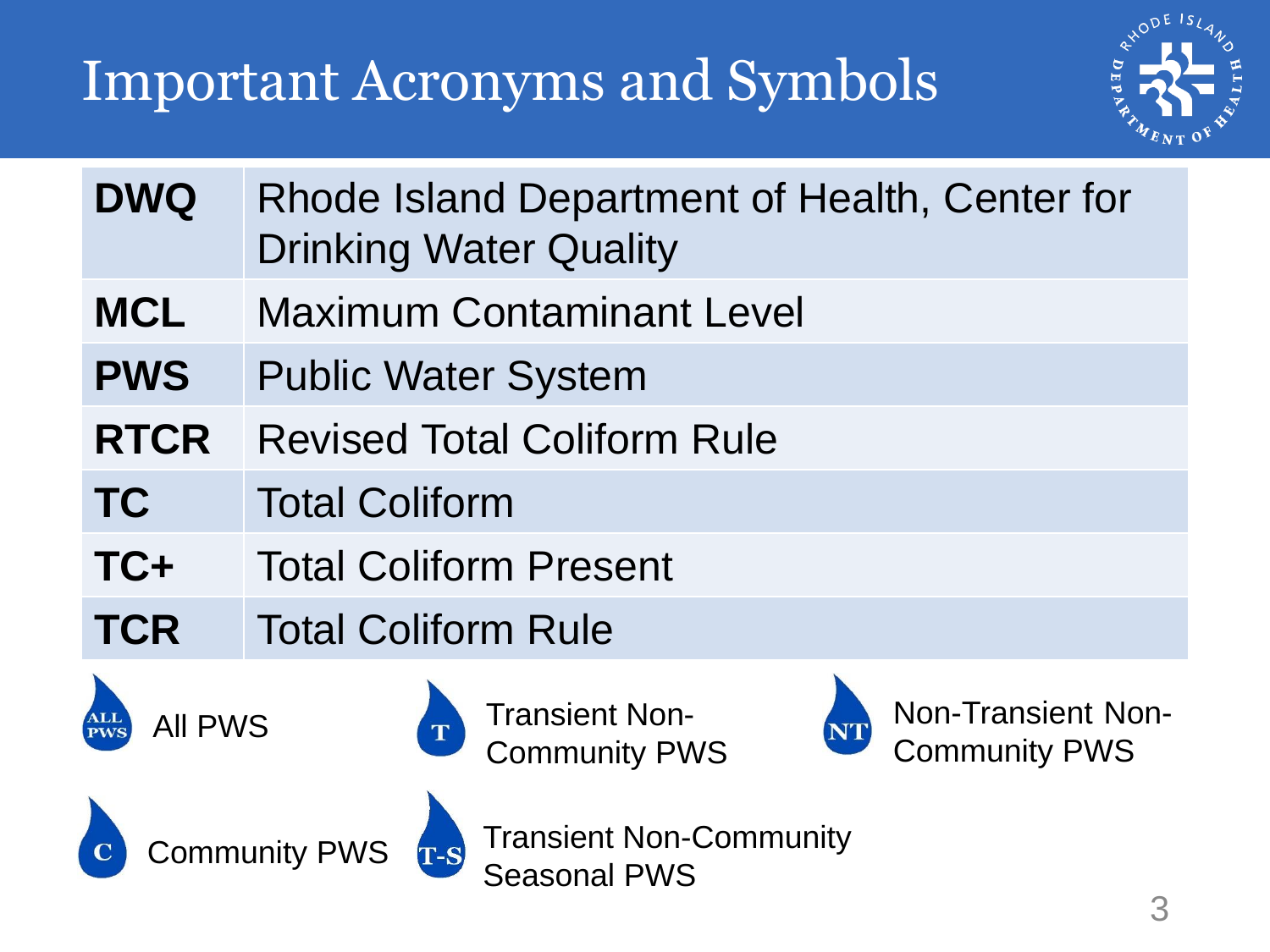## <span id="page-3-0"></span>Rules and Regulations Pertaining to Public Drinking Water



- Rhode Island's updated public drinking water regulations became effective Oct. 31, 2018.
- The following is an overview of the major changes applicable to "small" public water systems (serving ≤1,000 consumers).\*
- DWQ will begin to enforce these changes on March 1, 2019, unless otherwise noted.
- Citations listed throughout this document reference sections of the regulations and are listed at the end of the document (pages 31-33).

*\*See the Regulations [\[216-RICR-50-05-1\]](https://rules.sos.ri.gov/regulations/part/216-50-05-1) for the full set of requirements* 4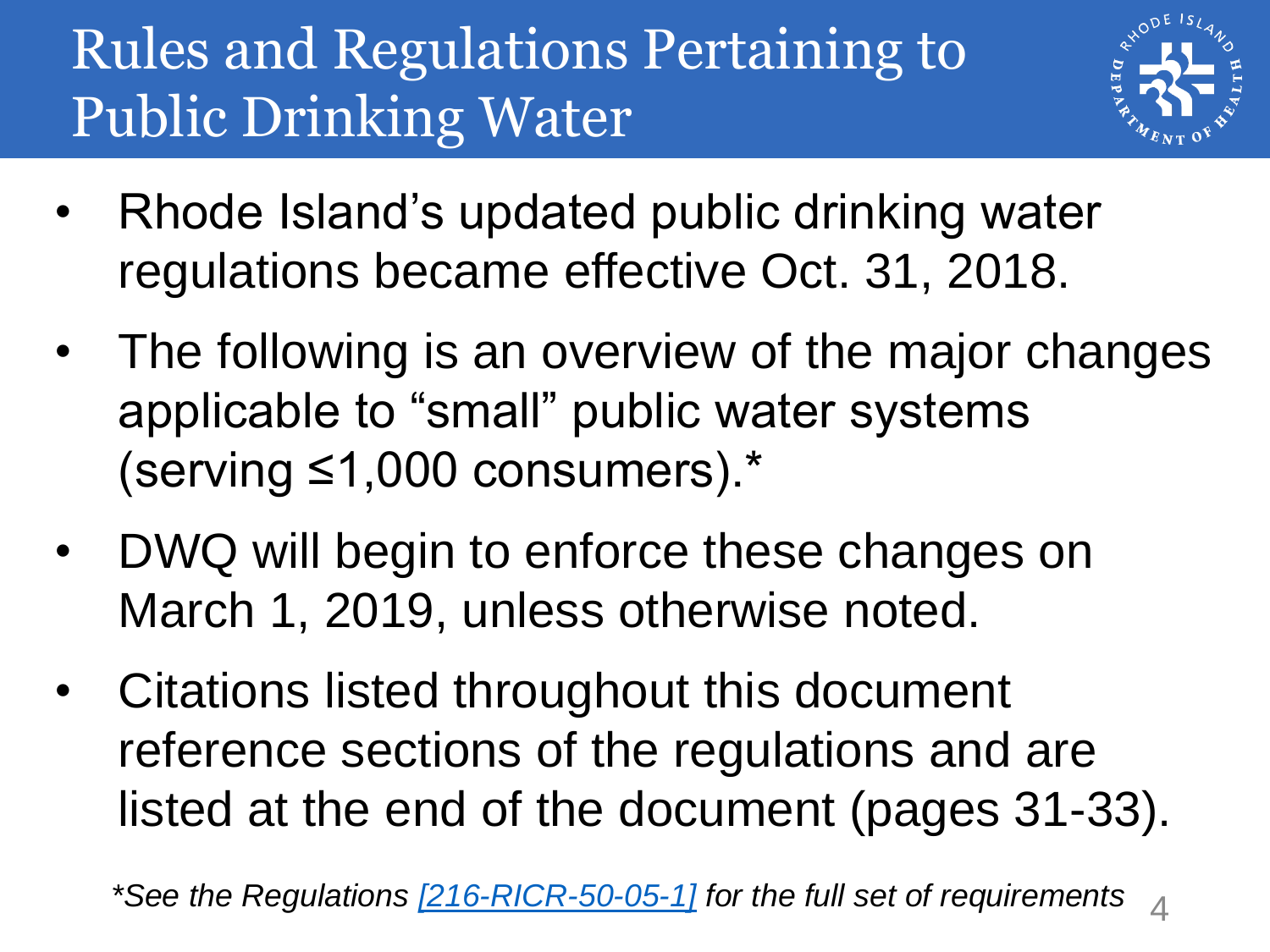## <span id="page-4-0"></span>Coverage and Contact Information<sup>1</sup>

- 
- New PWS are required to attend an in-person meeting with DWQ prior to activation.



- All PWS must provide DWQ with email addresses for owner, administrative contact, and where applicable, the Designated Operator. At least one of these emails should be checked at least once per day (Mon-Fri) for messages from DWQ.
- All PWS must provide DWQ with emergency contact information (phone/email) that will be responded to 24 hours a day, 7 days a week.
- Report contact info. changes to DWQ within 72 hrs.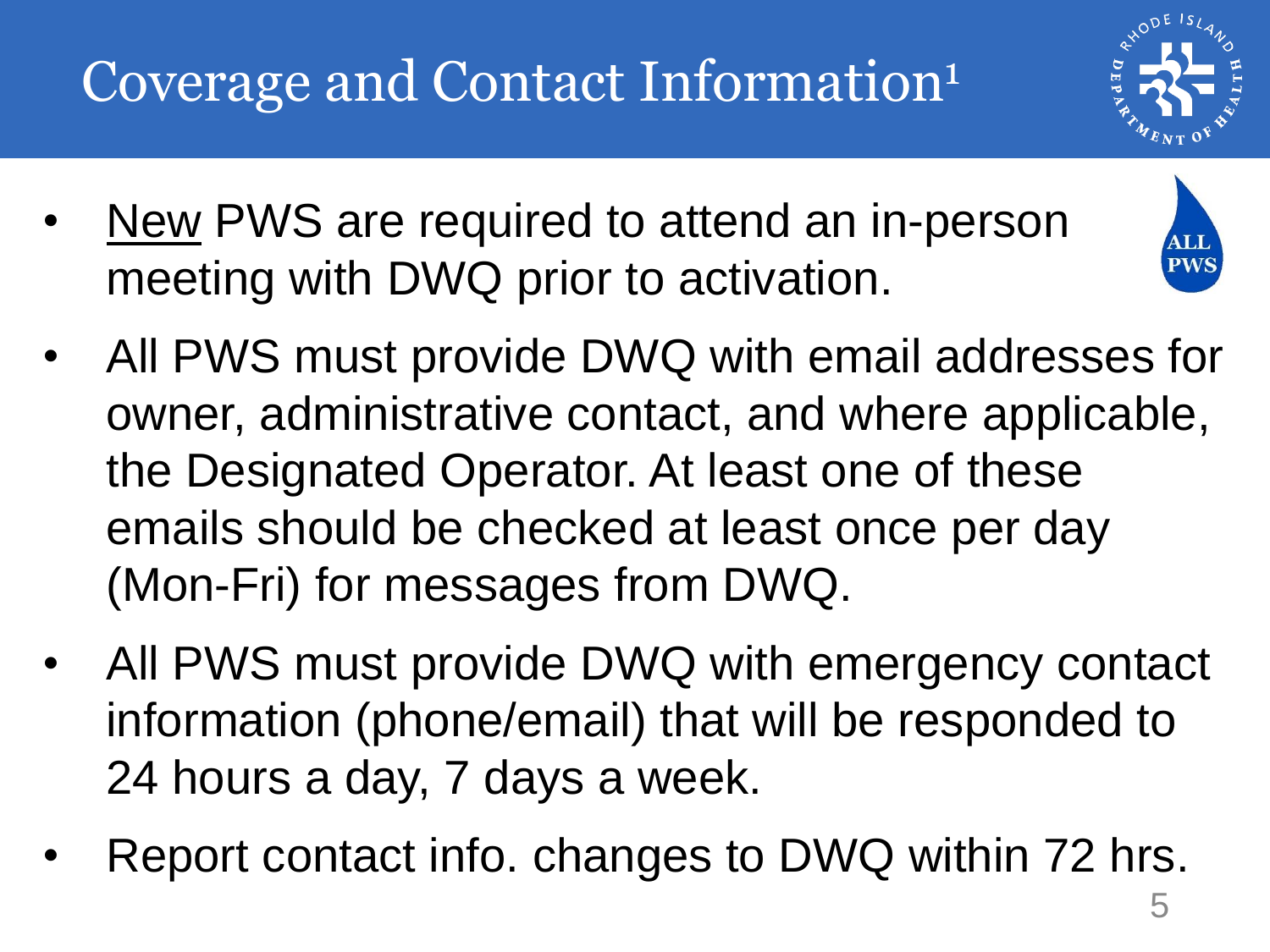## <span id="page-5-0"></span>Approval of Water Sources<sup>2</sup>



See Section 1.4 for important updates to construction and modification of wells, protective radii, and well head protection areas.



- All new and reconstructed wells must be sampled for IOCs, SOCs, and VOCs.
- New or renovated infrastructure must be above the 500-year floodplain or flood-proofed.<sup>3</sup>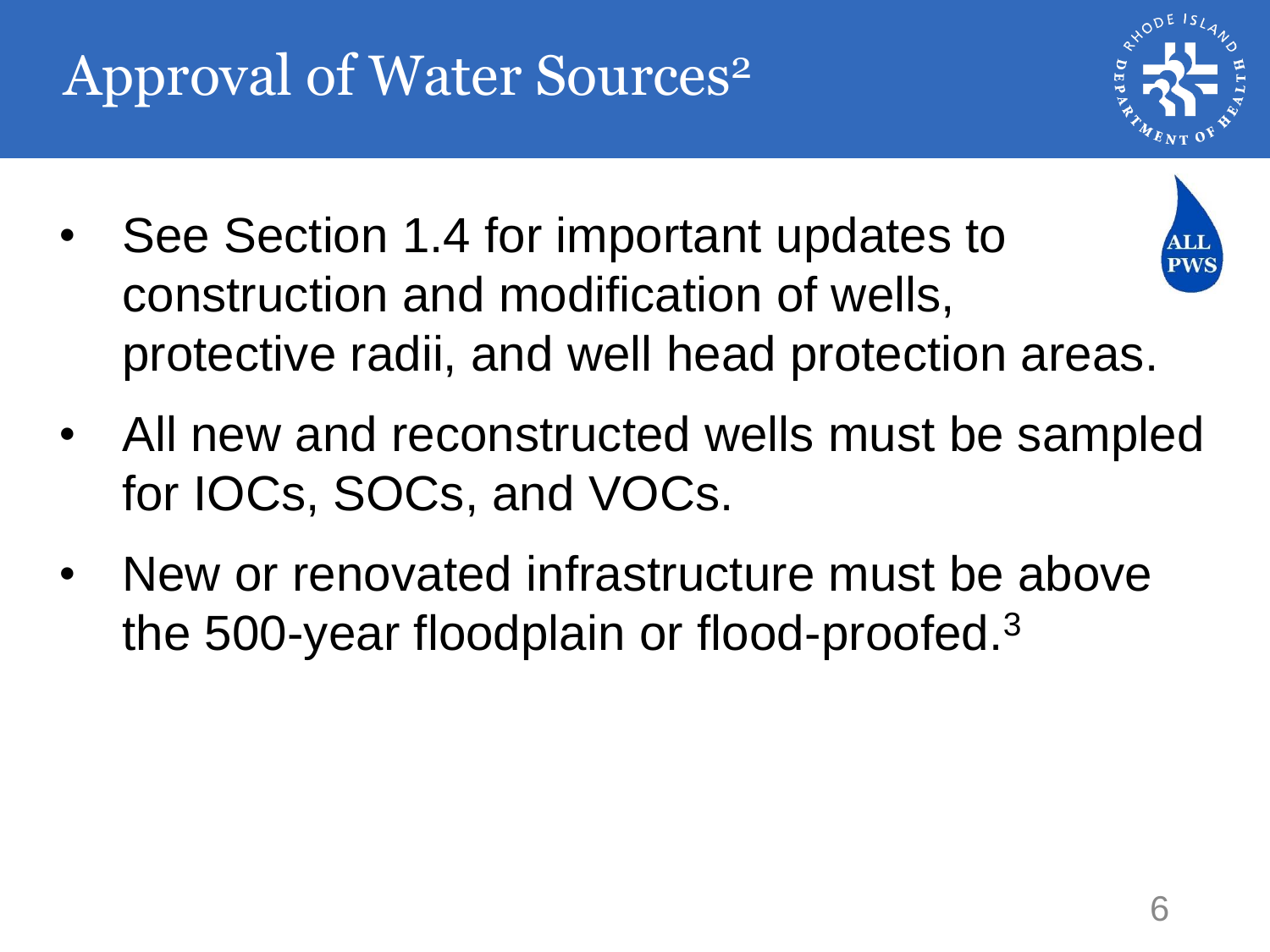## <span id="page-6-0"></span>Cross Connections<sup>4</sup>

- Community and Non-Community Non-Transient PWS must submit annual report regarding cross connection program to DWQ on State forms.
- Due January 15 each year, beginning in 2020.

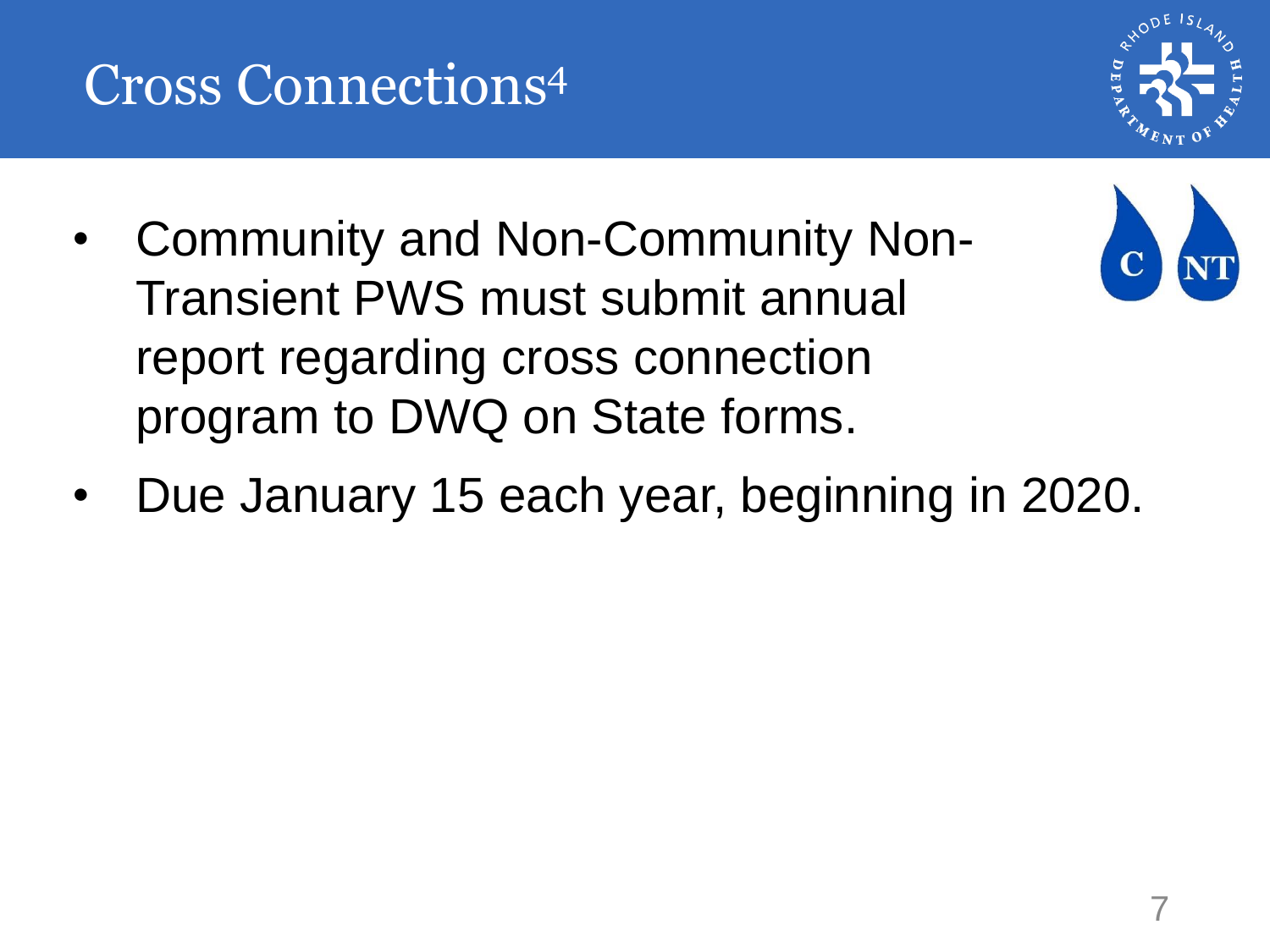## <span id="page-7-0"></span>Flushing<sup>5</sup>



• Community and Non-Community Non-Transient PWS serving at least 1,000 consumers must maintain a written flushing schedule, procedure, and log.

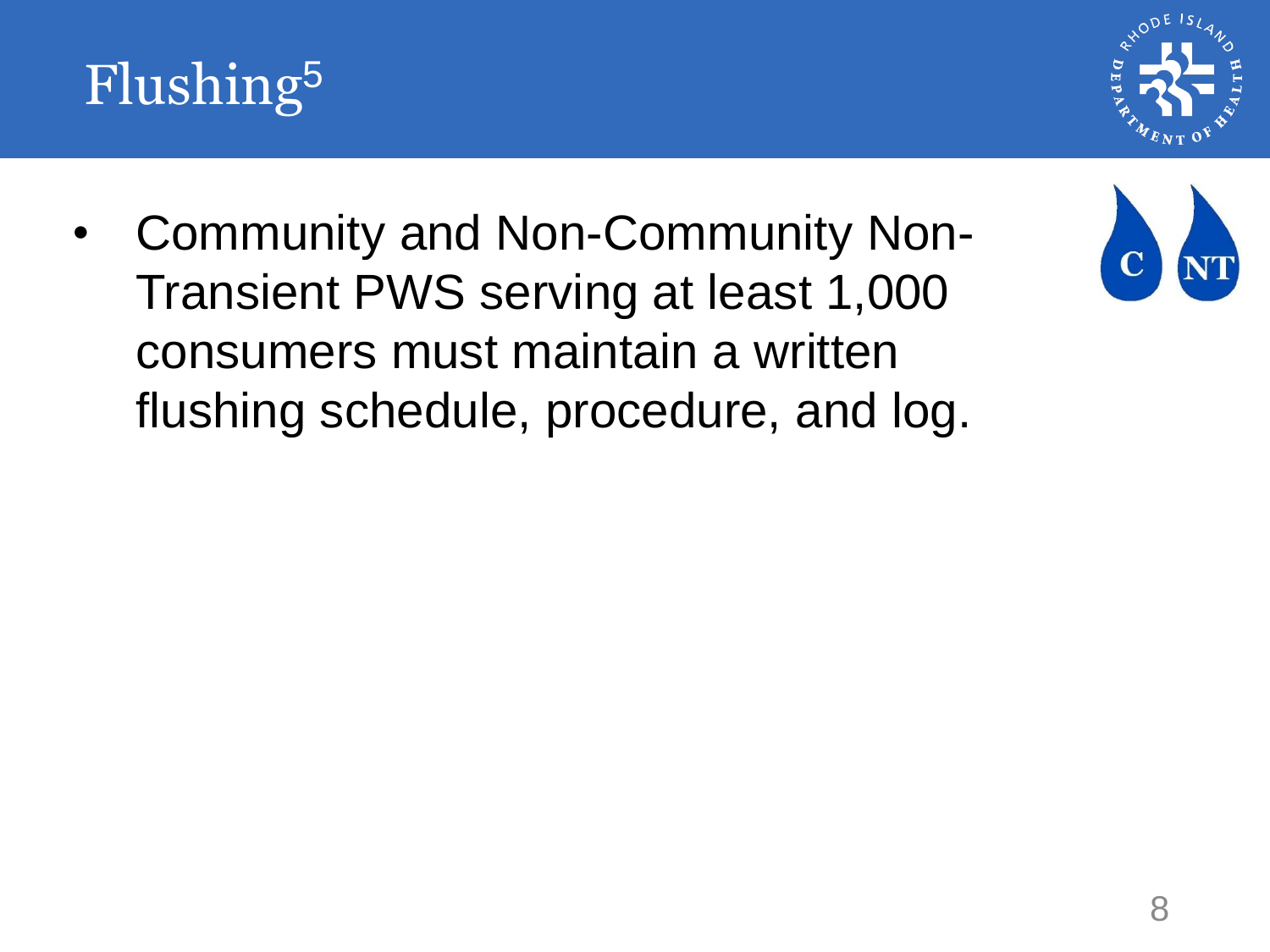- All PWS must maintain minimum pressure of 20 psi.
- Pressure must be monitored at critical locations and areas with known low-pressure problems (pressure alarms may be used).
- A plan must be established to address and/or resolve frequent pressure problems.
- PWS must report when system pressure drops below 20 psi (dewatered); DWQ must be notified within 24 hours and a precautionary boil water advisory is required.



<span id="page-8-0"></span>

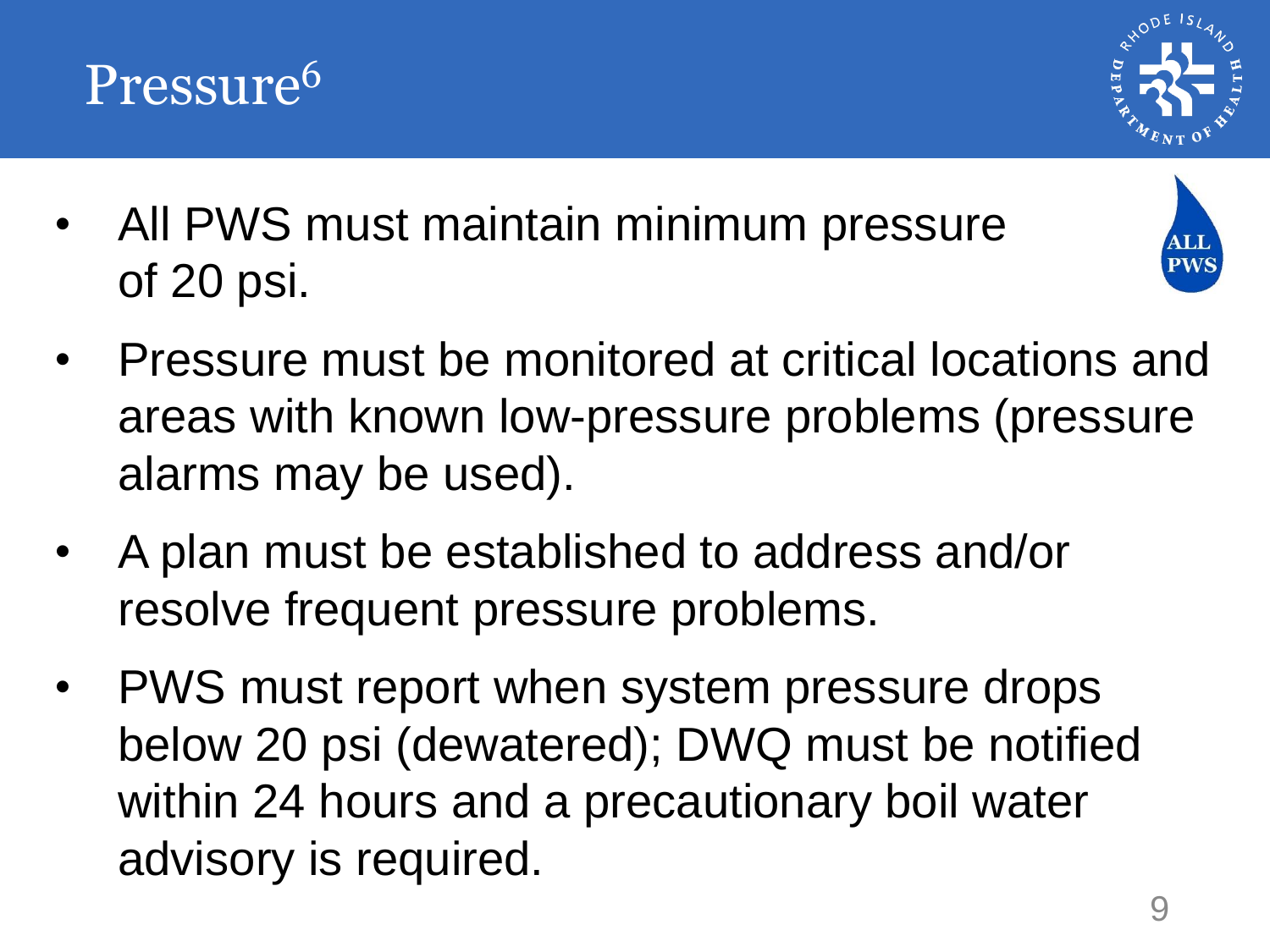

<span id="page-9-0"></span>• Community PWS (by April 2020) and Non-Transient PWS (by April 2021) that are schools, daycare centers, institutions, or medical facilities must have auxiliary power to maintain pressure in power loss.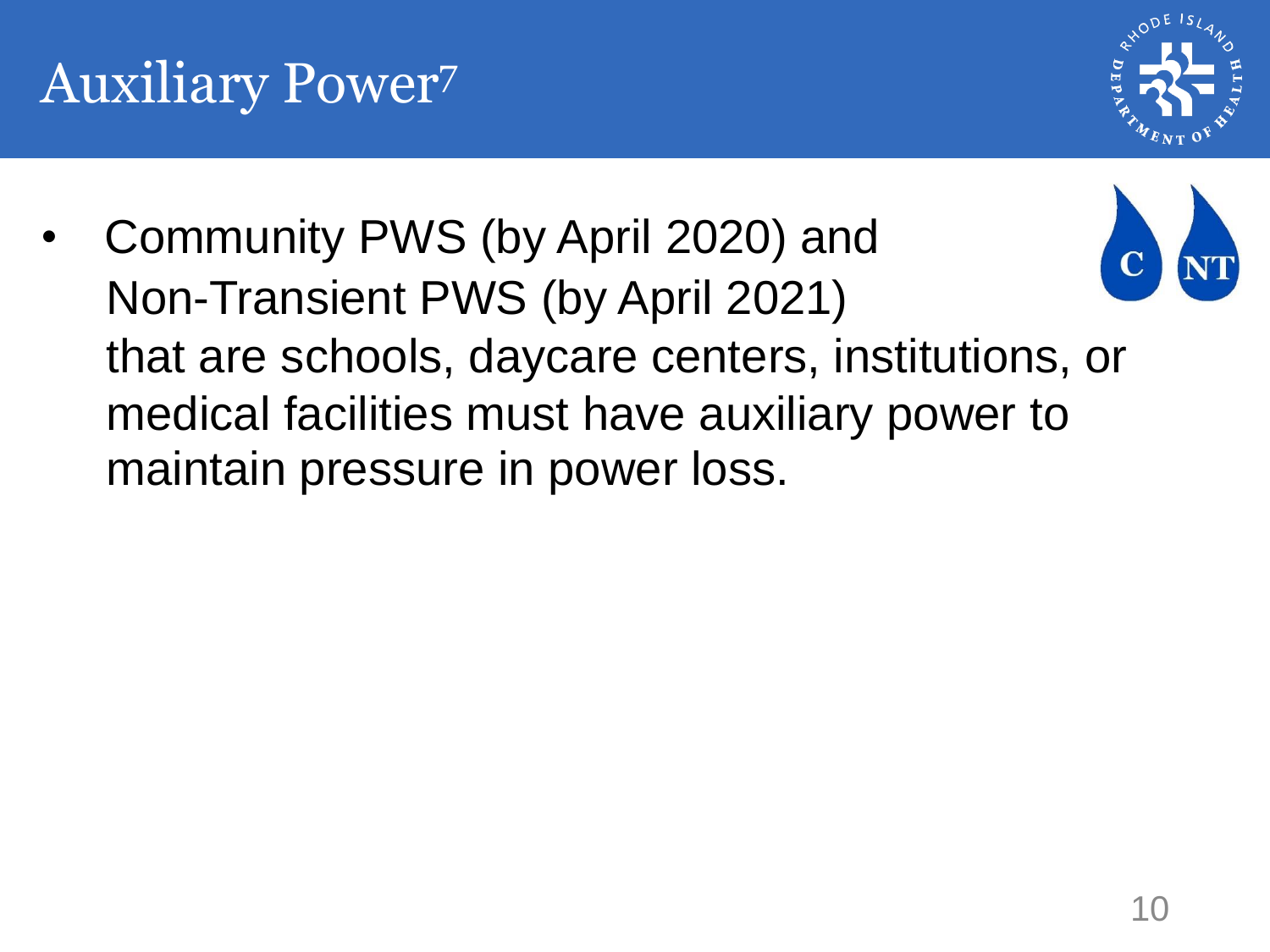- All PWS must report operational status to DWQ in emergency event within 24 hrs.
- All PWS must develop, maintain, and carry out emergency response plans (by December 2020 for Transient PWS and July 2020 for Community and Non-Transient PWS). See Section 1.9.9 for details.

<span id="page-10-0"></span>



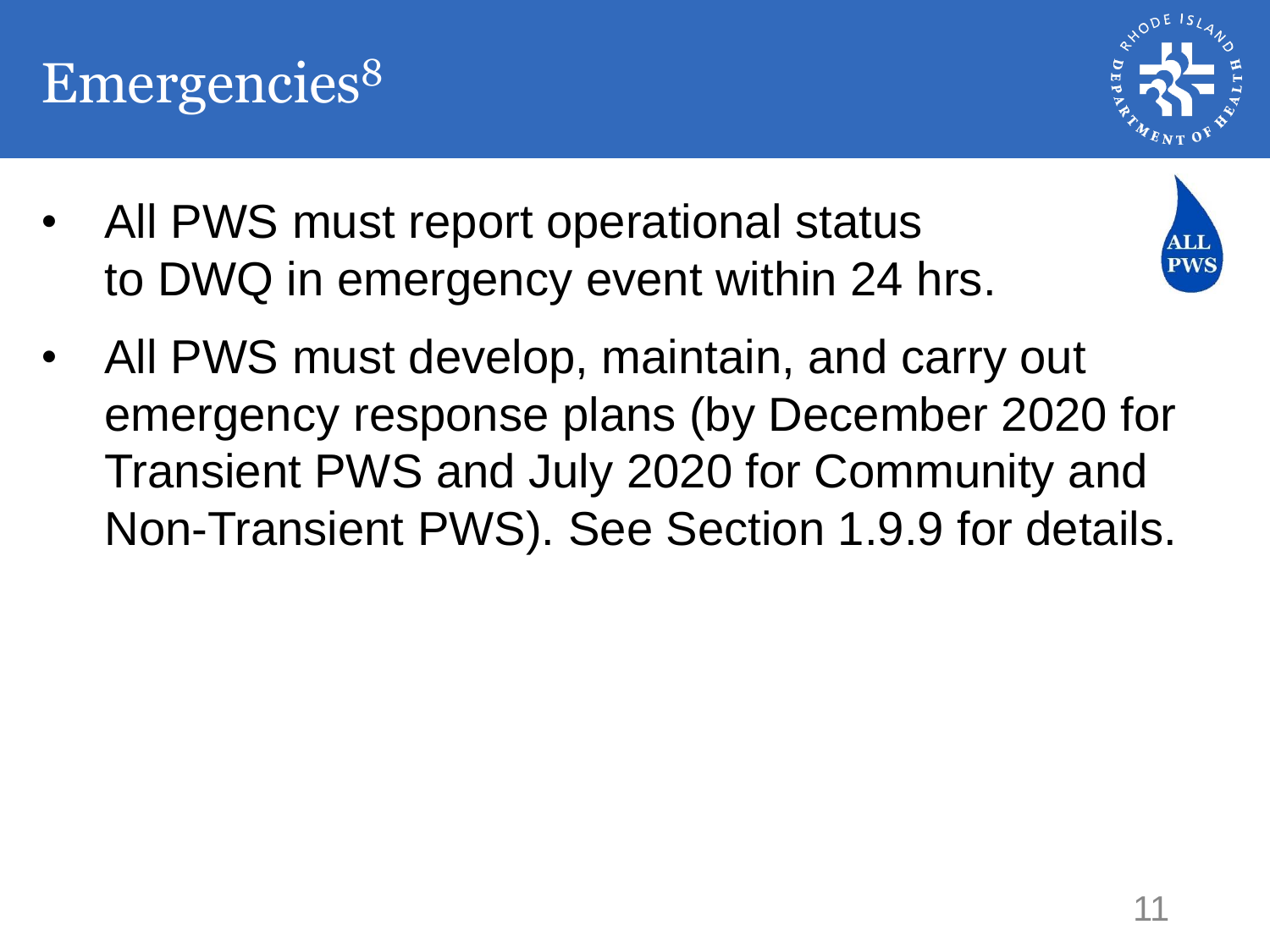

<span id="page-11-0"></span>• Wells must be labeled with PWS ID and Facility ID by December 31, 2019.



• DWQ will contact you soon about how to meet this requirement.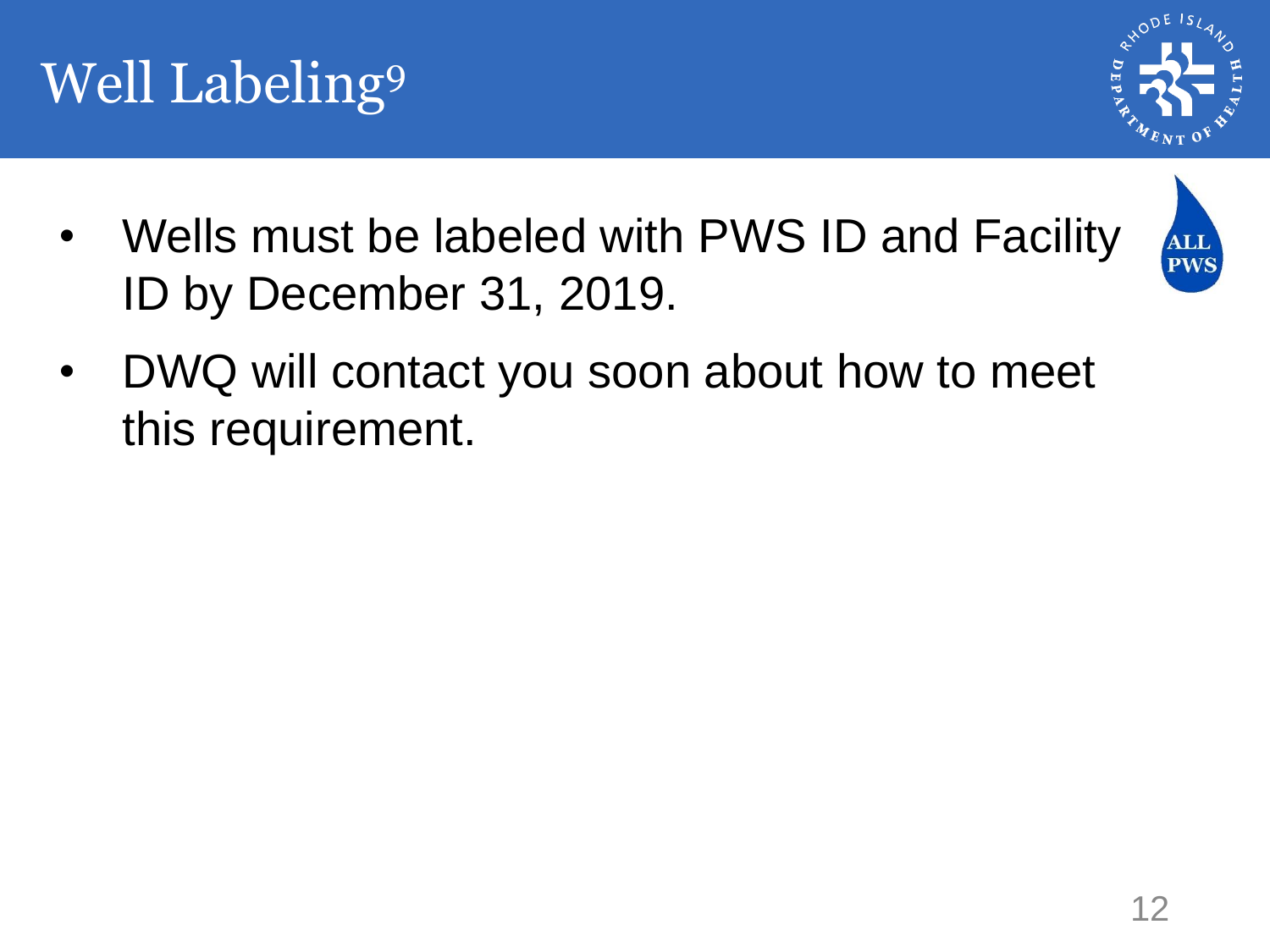## <span id="page-12-0"></span>Reporting Priority Results<sup>10</sup>

- The following priority results must be reported within 24 hours or next business day on State forms:
	- E. coli present,
	- total coliform present,
	- nitrate: greater than the MCL (10 mg/L),
	- nitrite: greater than the MCL (1 mg/L), and
	- Lead: greater than 15 ppb (or 0.015 mg/L).



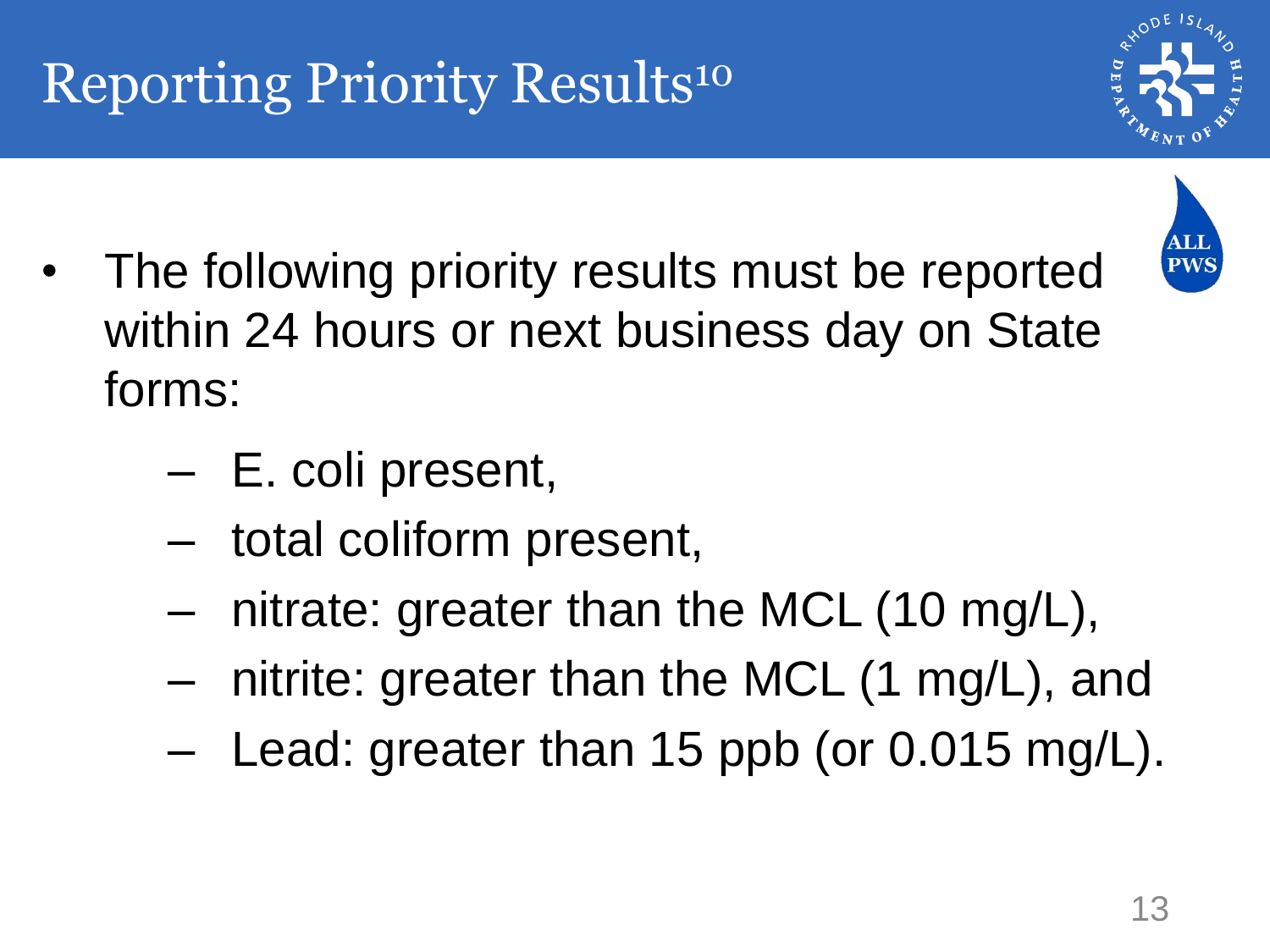## <span id="page-13-0"></span>Reporting<sup>10</sup>



ALL **PWS** 

- Compliance sampling reports (microbiological, IOC, VOC, SOC, radionuclides, lead and copper) must be on State forms when submitted to DWQ.
- Within 180 days of being notified by DWQ, all compliance sampling reports and monthly operating reports must be submitted to DWQ electronically from the lab. Reports must be submitted in a manner compatible with DWQ's computer system.
- If not using the State lab, PWS must enter into a written agreement with their lab to have results submitted electronically.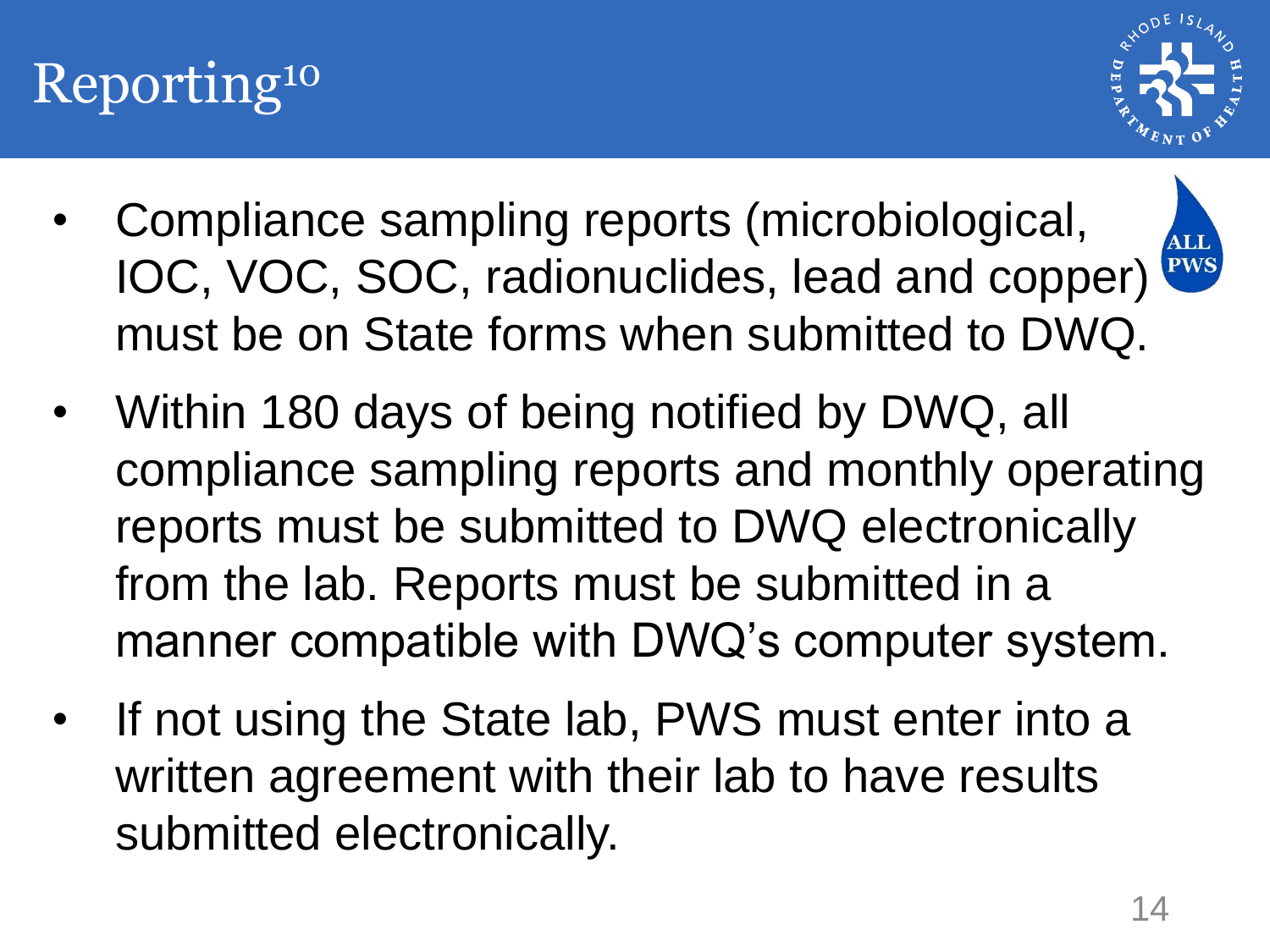## Location of State Reporting Forms



#### **1.** Go to [health.ri.gov/foodwaterenvironment/](http://health.ri.gov/foodwaterenvironment/)

**2. Click** on *Center for Drinking Water Quality*

**3. Click** on *Public Drinking Water Program* and **scroll down**  to *Reporting*



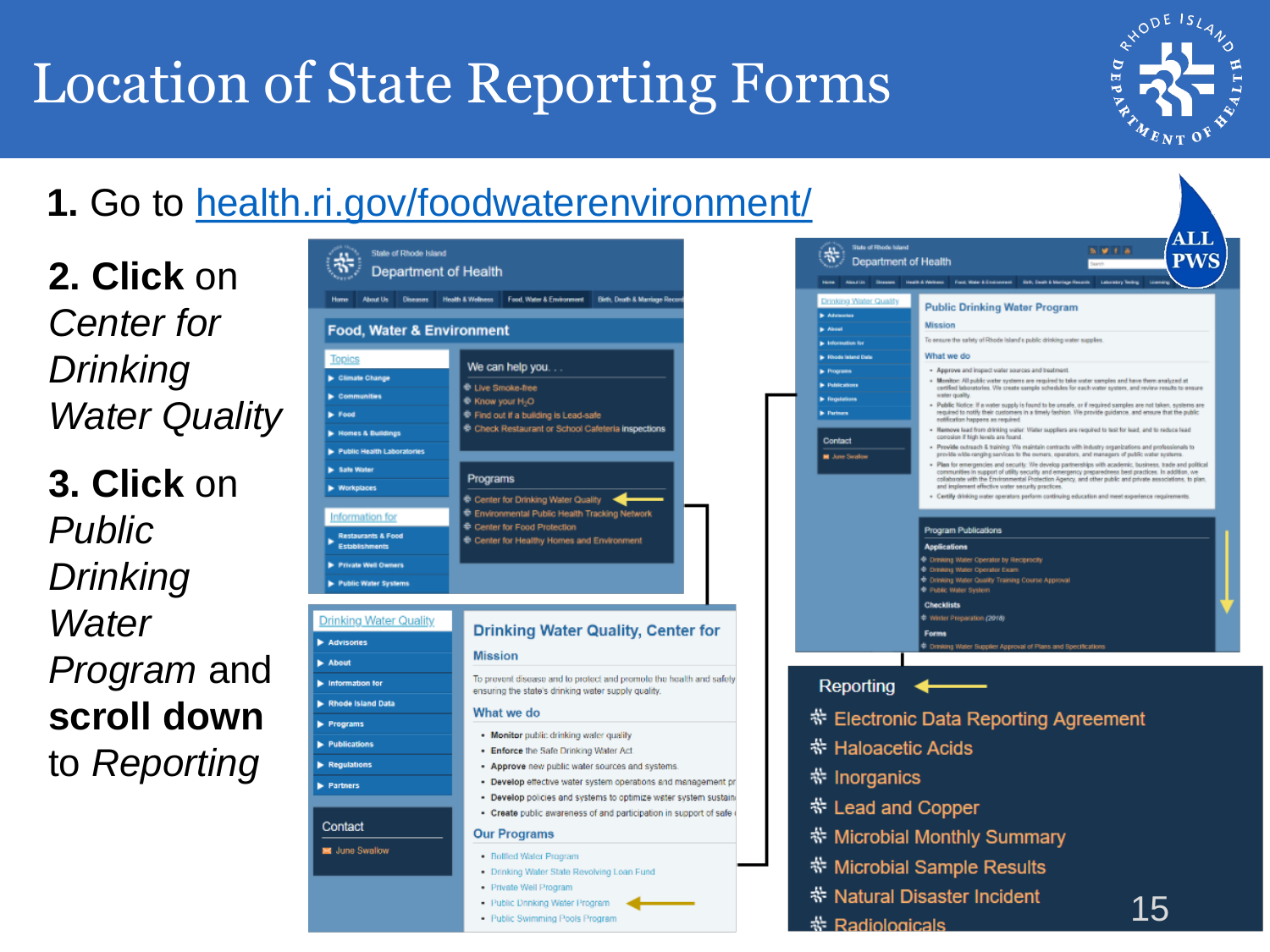

## <span id="page-15-0"></span>**Microbiological/Revised Total Coliform Rule (RTCR)**



- Total Coliform Rule (TCR) was replaced by Revised Total Coliform Rule (RTCR). PWS are required to comply with all aspects of this rule (no grandfathering or waivers).
- RTCR started April 1, 2016, but replaced TCR in the Rhode Island regulations on October 31, 2018.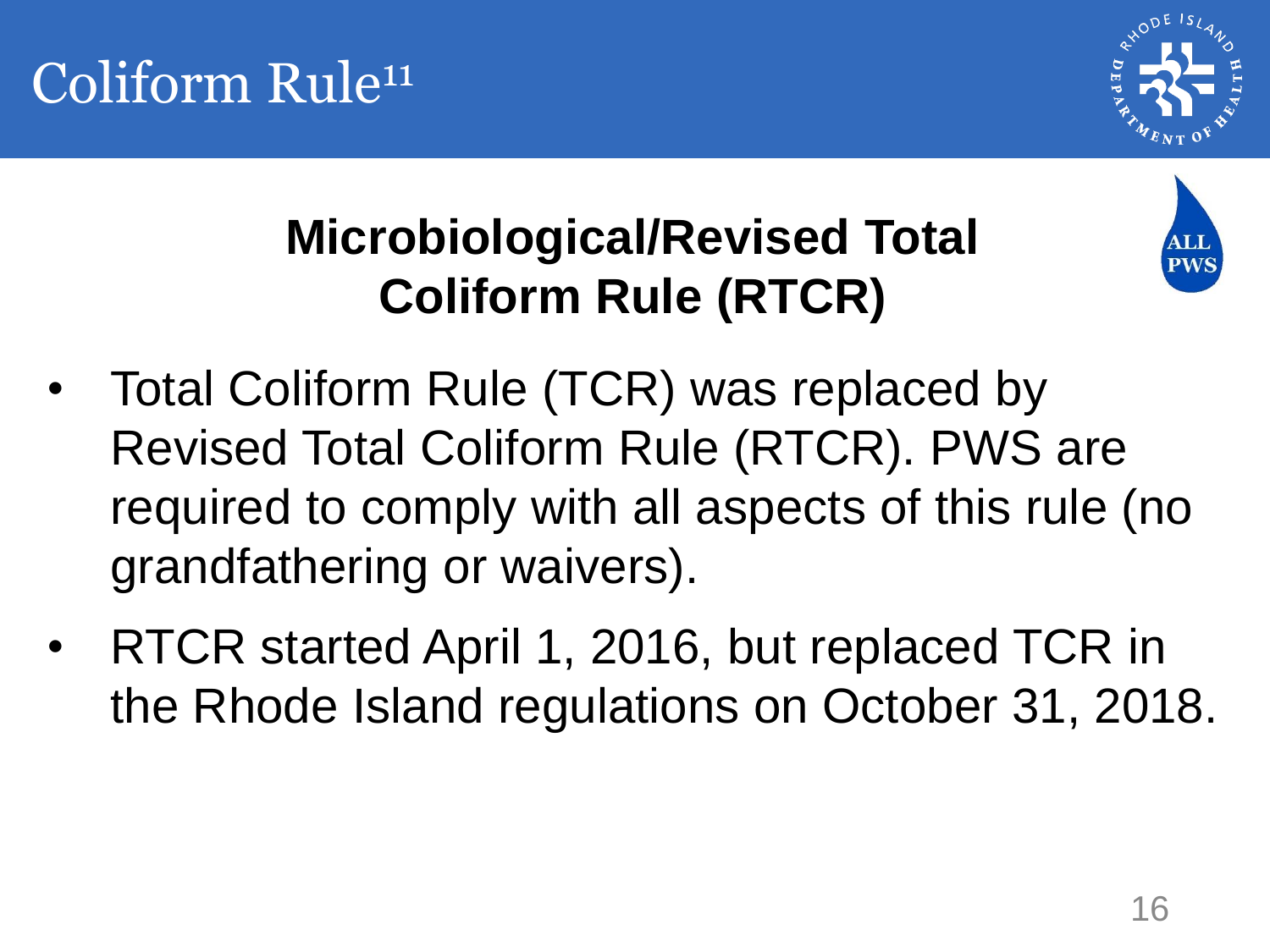#### <span id="page-16-0"></span>Coliform Rule – Summary of What's New (more details provided in slides 18-30)



More than one TC+ sample triggers a Level 1 or Level 2 Assessment ("Treatment Technique Trigger") rather than an MCL violation.

No 5 samples required the month after TC+ sample; instead, 3 samples if on quarterly sampling or normal monthly schedule if on monthly sampling.

Level 1 and Level 2 Assessment triggers established. Level 1 must be submitted to DWQ within 10 days of learning of a trigger; Level 2 within 30 days of trigger.

DWQ must be notified of any E. coli positive sample, an E. coli MCL violation, or any Treatment Technique Trigger by the end of that day.

PWS need up-to-date sampling plans; plans to be evaluated during sanitary surveys.

Seasonal systems must certify completion of state-approved start-up procedure.

Monitoring increased to monthly or reduced to quarterly if certain criteria met.

Treatment Technique violations established.

E. Coli MCL, monitoring, and reporting violations: criteria changed.

Public Notice: No longer required for TC MCLs but required for Treatment Technique, E. coli MCL, routine monitoring, and reporting violations.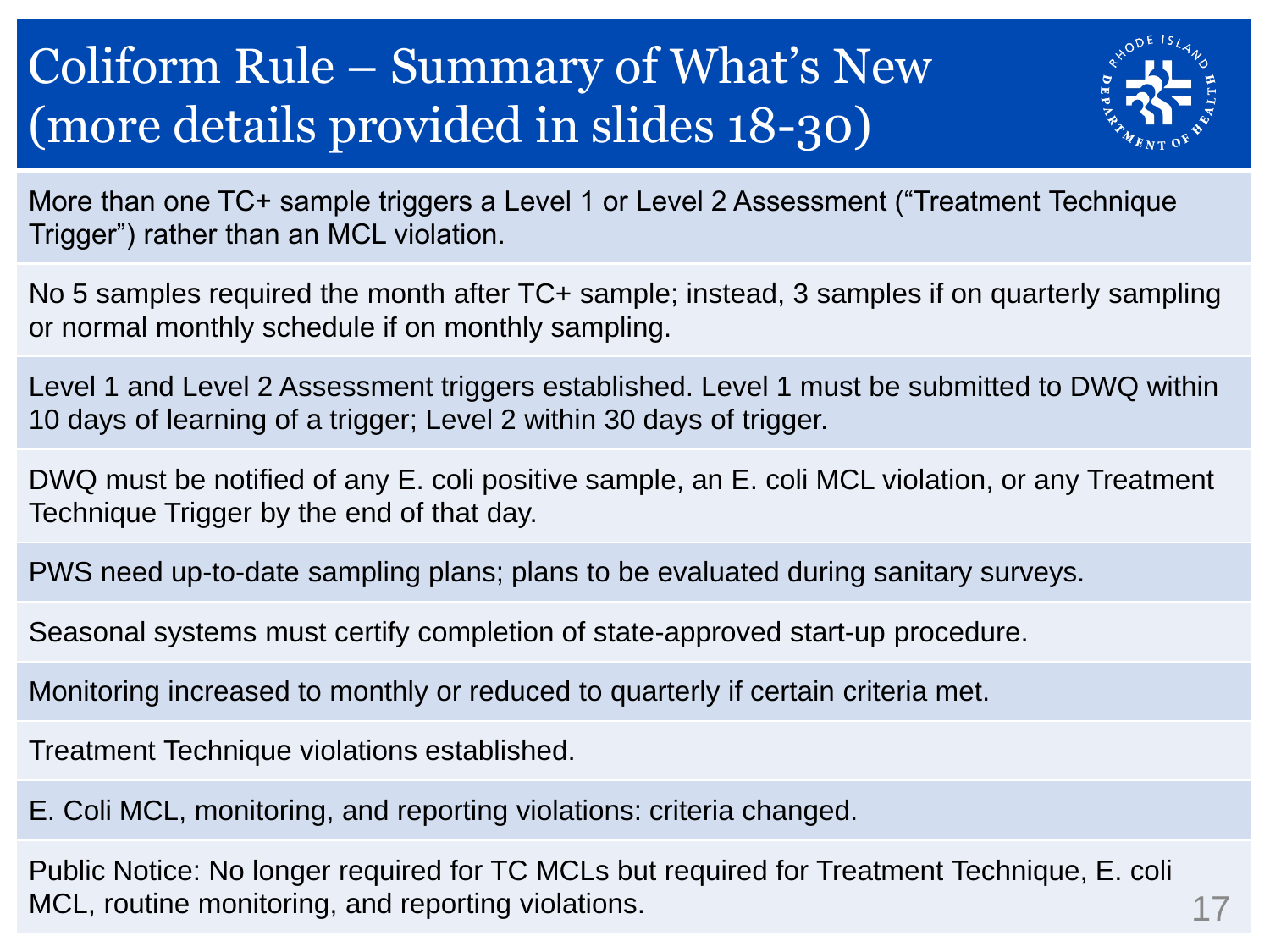

<span id="page-17-0"></span>

| <b>TCR (Old)</b>                                                                                                                                                                                                                                | <b>RTCR (New)</b>                                                                                                                                                                                                                                                                                                                                                                                                                                             | <b>ALL</b> |
|-------------------------------------------------------------------------------------------------------------------------------------------------------------------------------------------------------------------------------------------------|---------------------------------------------------------------------------------------------------------------------------------------------------------------------------------------------------------------------------------------------------------------------------------------------------------------------------------------------------------------------------------------------------------------------------------------------------------------|------------|
| <b>Positive Total Coliform:</b><br>Triggers a violation for the<br>following:<br>- MCL exceedance if<br>more than one sample<br>$is TC+$<br>• Additional Sampling:<br>- 4 repeats (including<br>well)<br>- 5 routine samples the<br>month after | <b>Positive Total Coliform:</b> <sup>12</sup><br>Triggers a Level 1 or Level 2<br><b>Assessment ("Treatment Technique</b><br>Trigger")<br>- No MCL violation<br><b>Additional Sampling:</b><br>$\bullet$<br>$-$ 3 repeats $+$ 1 triggered well<br>sample for each well (required<br>by the Groundwater Rule)<br>- 3 routine samples the month<br>after (if on quarterly sampling)<br>- Normal monthly schedule the<br>month after (if on monthly<br>sampling) | <b>PWS</b> |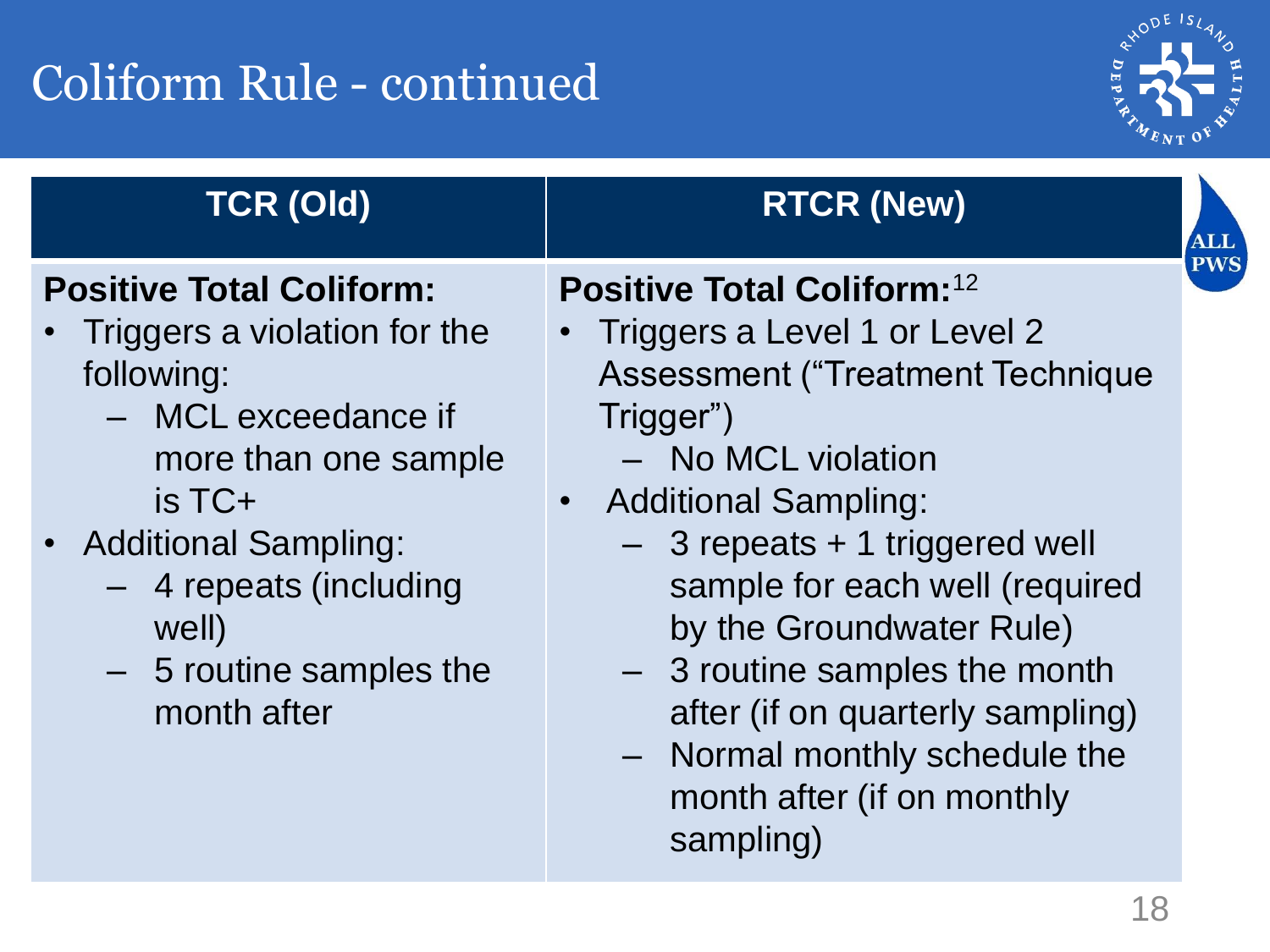

#### **E. Coli MCL Violation:**

- E. coli/fecal positive repeat sample following a TC+ routine sample
- TC+ repeat sample following an E. coli/fecal positive routine sample

#### **TCR (Old)**  RTCR (New)

#### **E. Coli MCL Violation:**<sup>13</sup>

- Any repeat is E. coli positive
- Any repeat is TC+ following an E. coli positive sample
- Complete set of repeats not taken following E. coli positive routine sample
- No E. coli analysis is performed on a repeat sample

*E. coli MCLs require the PWS to issue a Tier 1 public notice, which includes a Boil Water Advisory.*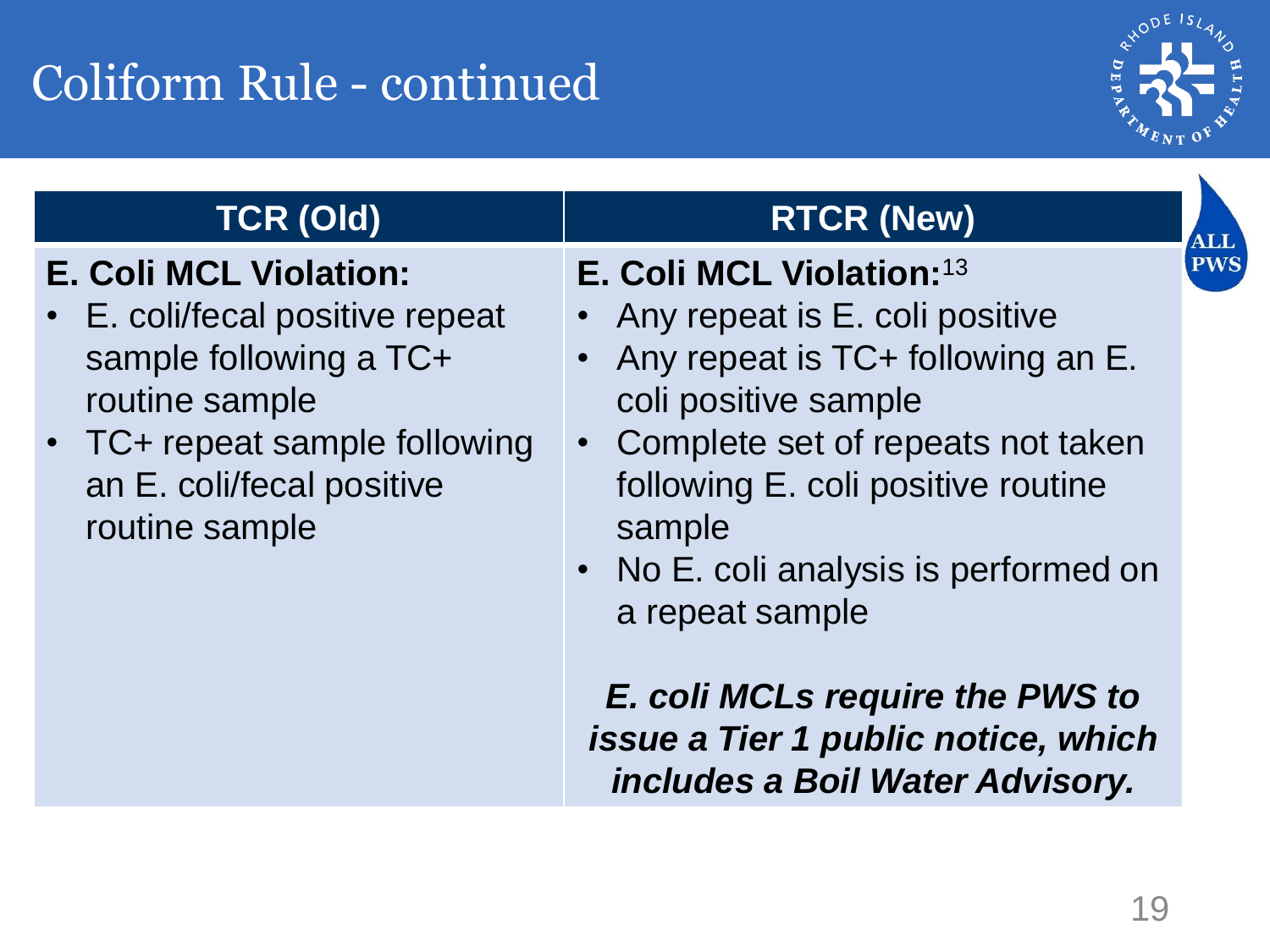

| <b>TCR (Old)</b>                             | <b>RTCR (New)</b>                                                                                                                                                                                                                                               |
|----------------------------------------------|-----------------------------------------------------------------------------------------------------------------------------------------------------------------------------------------------------------------------------------------------------------------|
| <b>Level 1 Assessment Trigger:</b><br>• NONE | Level 1 Assessment Trigger: <sup>14</sup><br>• Two or more samples in a month is<br>TC+ (monthly sampling)<br>• Two or more samples in a quarter is<br>TC+ (quarterly sampling)<br>• Failure to collect complete set of<br>repeats following TC+ routine result |
| <b>Level 2 Assessment Trigger:</b><br>• NONE | Level 2 Assessment Trigger: <sup>14</sup><br>• Two Level 1 triggers in a rolling 12-<br>month period<br>• E. coli MCL violation                                                                                                                                 |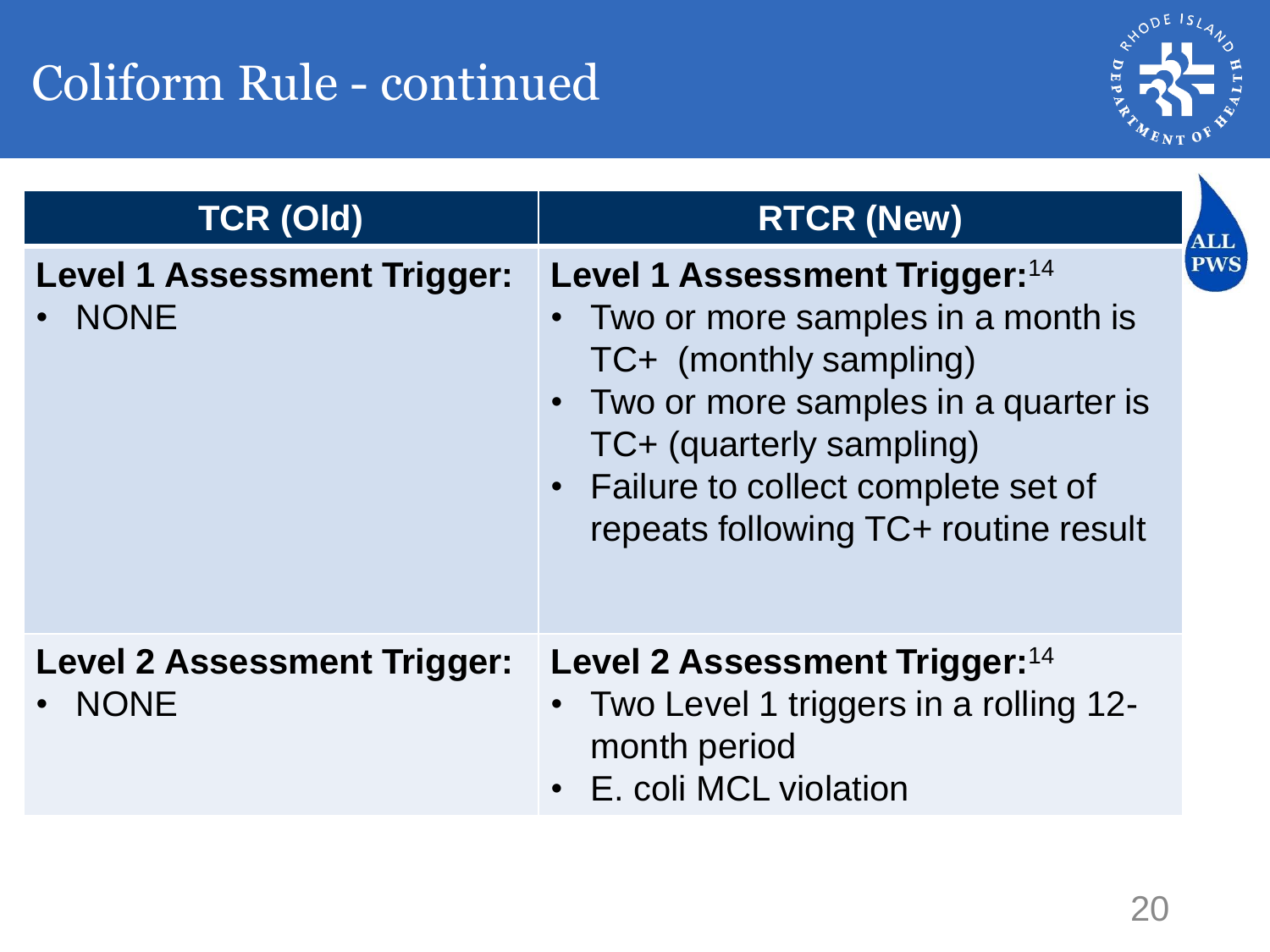

#### **Notification:**

• DWQ must be notified of any TC or E. coli MCL violation by the end of day on which the system learns of the violation or by the end of the next business day if State offices are closed

#### **TCR (Old) RTCR (New)**

#### **Notification:**<sup>15</sup>

• DWQ must be notified of any routine or repeat E. coli positive sample,\* any E. coli MCL and/or of any Treatment Technique trigger, by the end of the day on which the PWS learns of the issue or by the end of the next business day if State offices are closed

*\*See slide 13 for other priority result reporting requirements*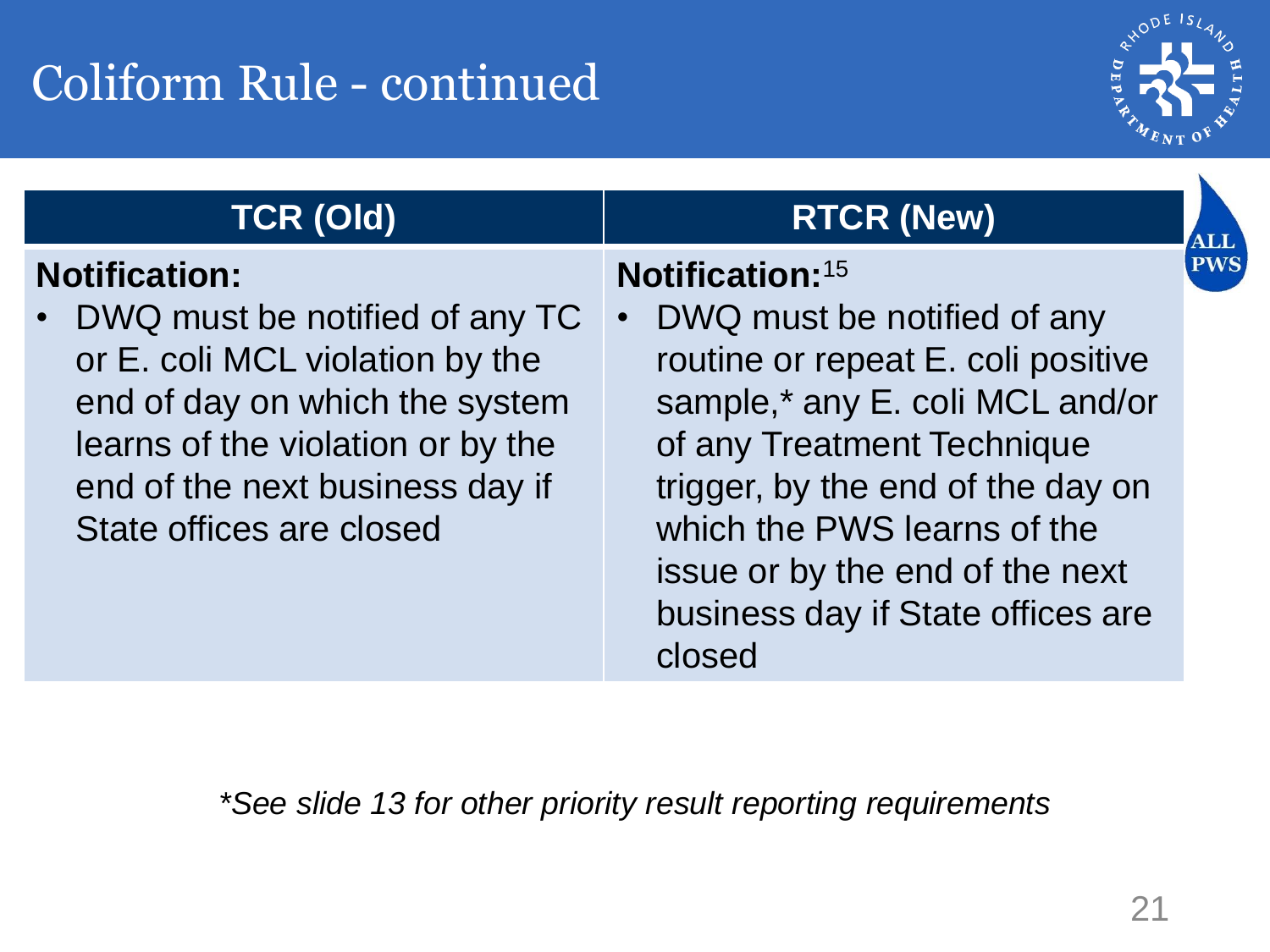

| <b>TCR (Old)</b>   | <b>RTCR (New)</b>                                                                                       |     |
|--------------------|---------------------------------------------------------------------------------------------------------|-----|
| <b>Level 1</b>     | Level 1 Assessment: <sup>16</sup>                                                                       | PWS |
| <b>Assessment:</b> | • Can be completed by PWS or someone                                                                    |     |
| • NONE             | knowledgeable of the system                                                                             |     |
|                    | • Must be completed and submitted to DWQ within                                                         |     |
|                    | 10 days of learning of trigger                                                                          |     |
|                    | • PWS must correct all "sanitary defects" found                                                         |     |
|                    | during the Assessment with corrective actions                                                           |     |
|                    | • Failure to submit an assessment by a due date or                                                      |     |
|                    | failure to correct a sanitary defect on time results                                                    |     |
|                    | in a Treatment Technique violation                                                                      |     |
|                    | • DWQ Circuit Rider is available to assist with the<br>Level 1 Assessment, by phone, email, or on-site. |     |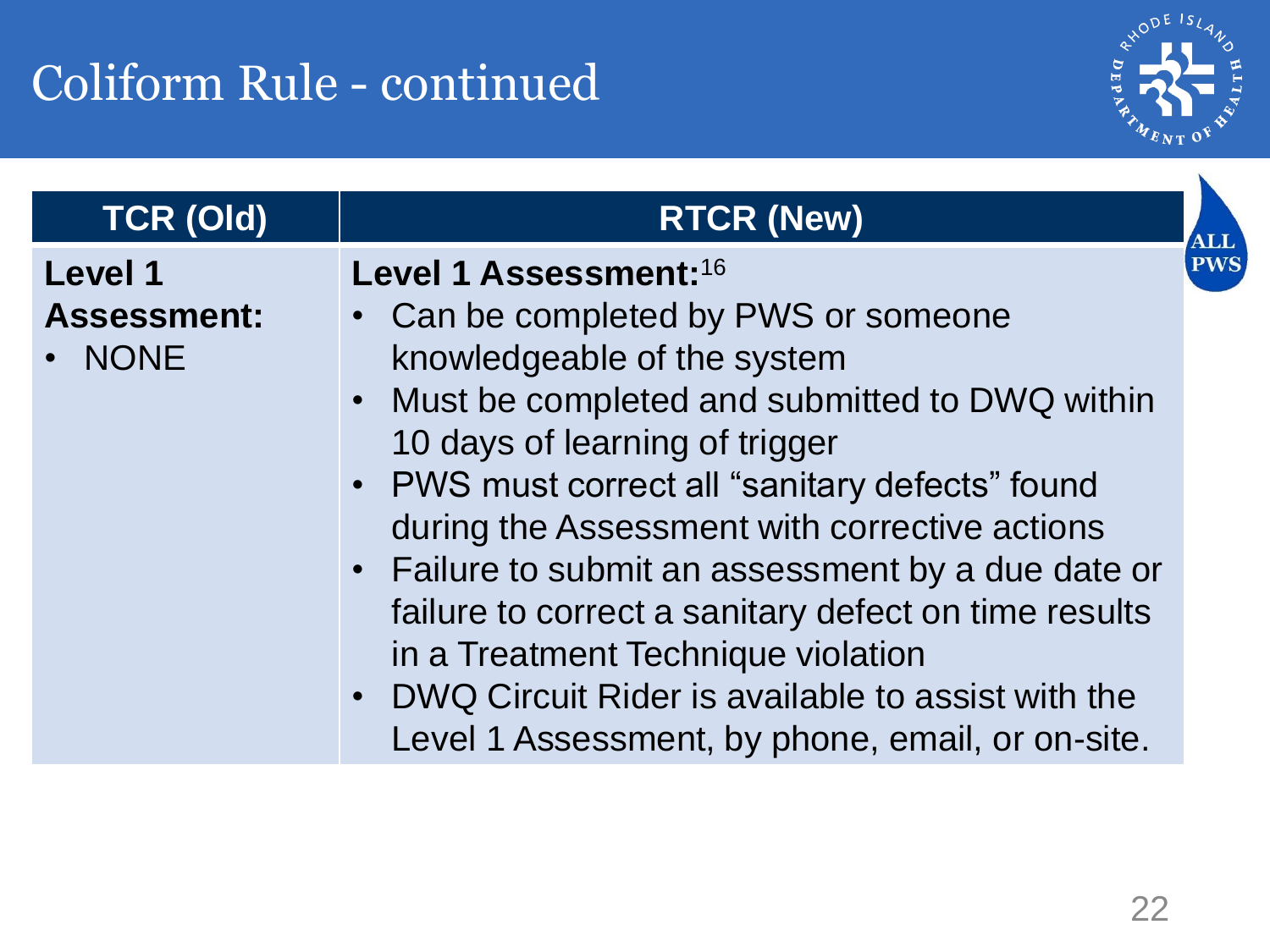

| <b>TCR (Old)</b>                  | <b>RTCR (New)</b>                                                                                                                                                                                                                                                                                                                                                                                                                                                             |     |
|-----------------------------------|-------------------------------------------------------------------------------------------------------------------------------------------------------------------------------------------------------------------------------------------------------------------------------------------------------------------------------------------------------------------------------------------------------------------------------------------------------------------------------|-----|
| Level 2                           | Level 2 Assessment: 16                                                                                                                                                                                                                                                                                                                                                                                                                                                        | PWS |
| <b>Assessment:</b><br><b>NONE</b> | • Must be completed and submitted to DWQ within<br>30 days of the trigger<br>• Conducted by the State or State-approved<br>assessor<br>• A more in-depth examination of the water system<br>and operational practices<br>• PWS must correct all "sanitary defects" found<br>during the Assessment with corrective actions<br>• Failure to submit an assessment by a due date or<br>failure to correct a sanitary defect on time results<br>in a Treatment Technique violation |     |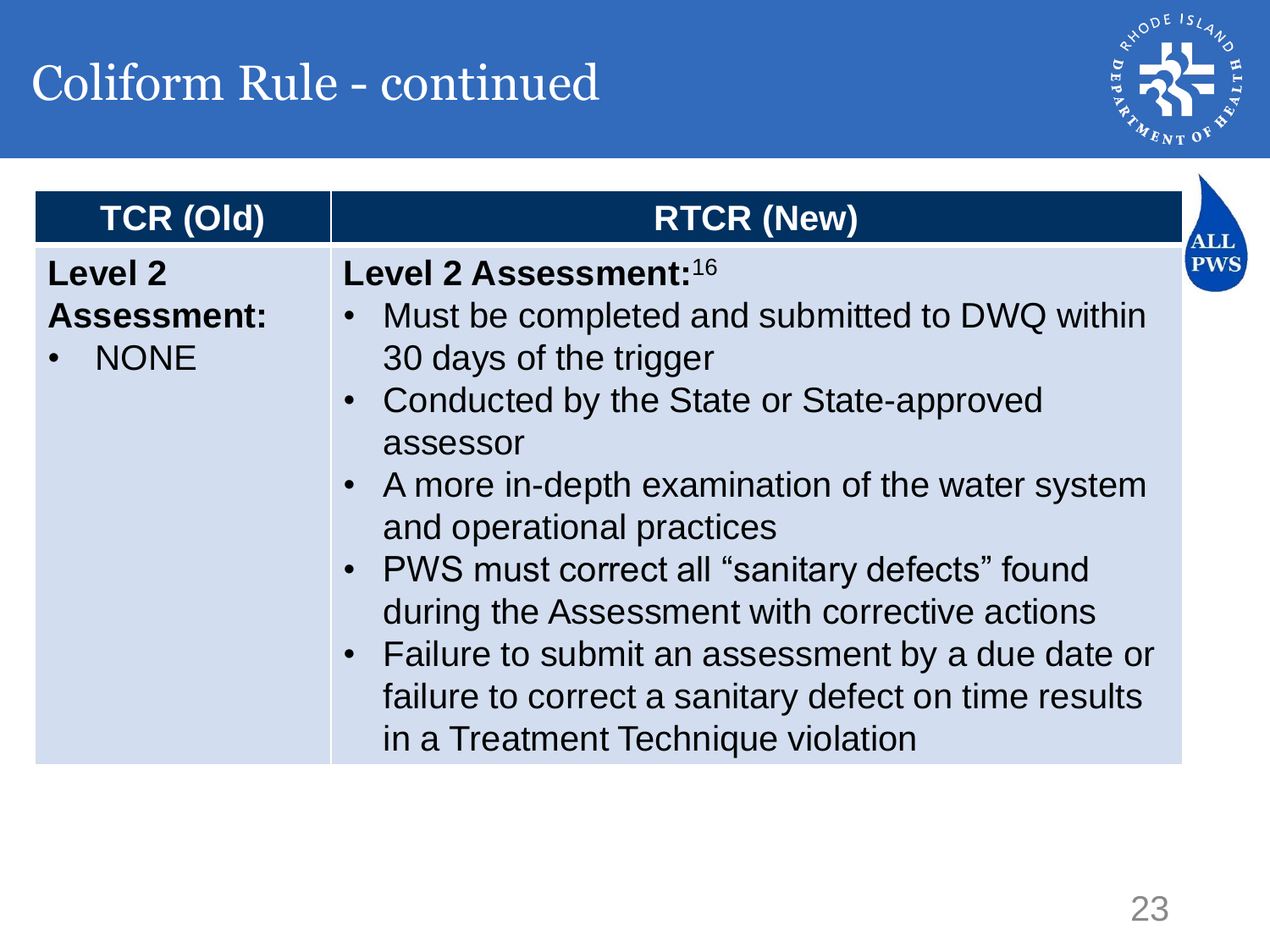

#### **Sampling Plan:**

Sampling sites that are representative of the distribution system are identified and the monitoring periods according to a sample siting plan

#### **TCR (Old) RTCR (New)**

#### **Sampling Plan:**<sup>17</sup>

- Must have up-to-date coliform sampling plan on file and follow the plan when sampling
- Primary sampling locations, repeat locations (upstream and downstream of each primary site), and well location must be reflected in the plan
- Monitoring schedules will be evaluated by DWQ during sanitary surveys to determine if monitoring frequency is appropriate<sup>18</sup>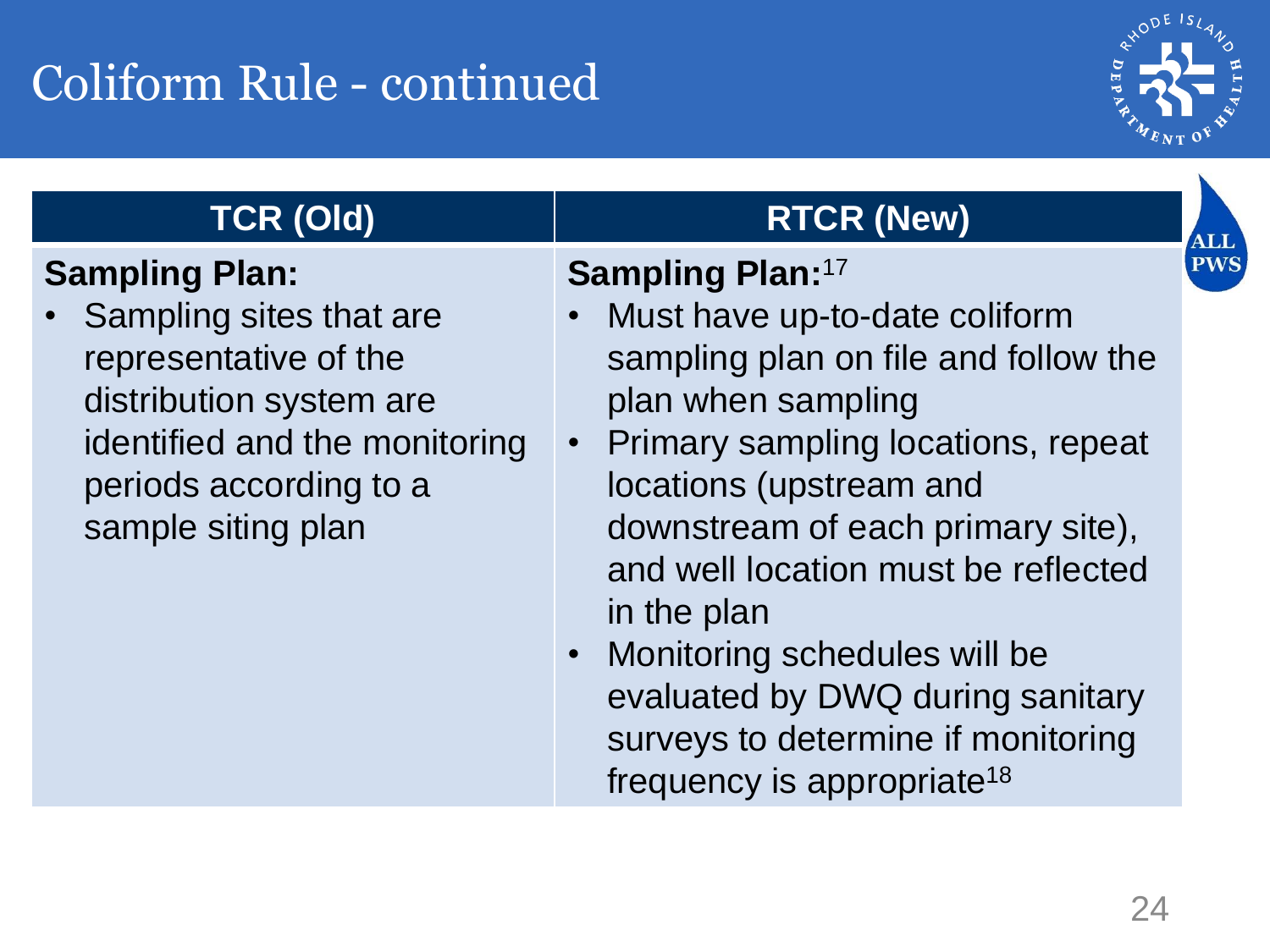

#### **Seasonal Systems:**

Same requirements as other systems of same size and type

#### **TCR (Old) RTCR (New)**

#### **Seasonal Systems:**<sup>19</sup>

- Must certify completion of a state-approved start-up procedure
- If on quarterly monitoring, sampling must occur in first month of each quarter (statedesignated vulnerable period/period of high demand)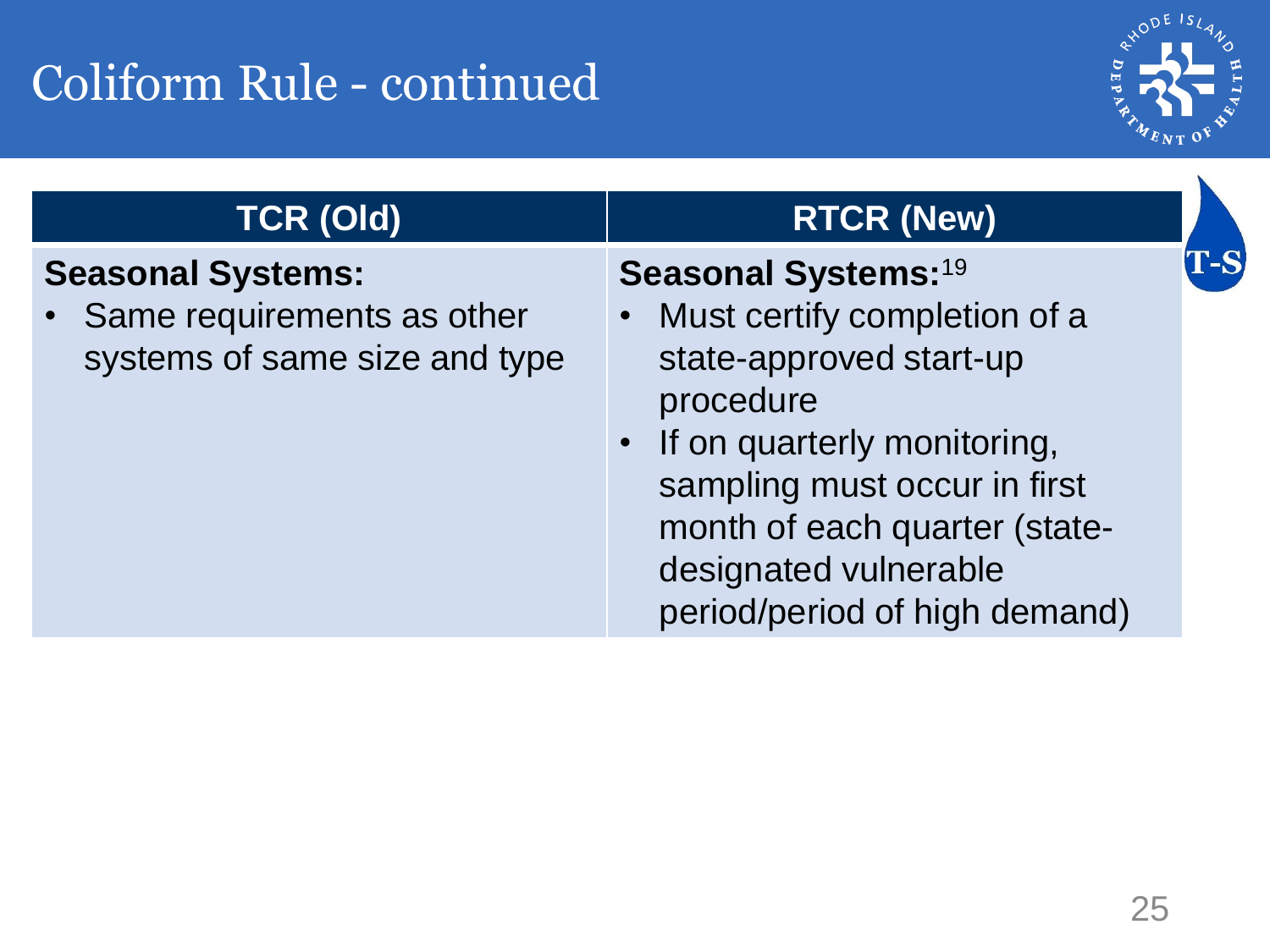

| <b>TCR (Old)</b>                                           | <b>RTCR (New)</b>                                                                                                                                                                                                                                                                                                                                                                                                                                                                        |            |
|------------------------------------------------------------|------------------------------------------------------------------------------------------------------------------------------------------------------------------------------------------------------------------------------------------------------------------------------------------------------------------------------------------------------------------------------------------------------------------------------------------------------------------------------------------|------------|
| <b>Increase to Monthly</b><br><b>Monitoring:</b><br>• NONE | Increase to Monthly Monitoring: 20<br>Increase from quarterly to monthly monitoring if:<br>• Level 2 assessment is triggered within a<br>rolling 12-month period of triggering a Level 1<br>Assessment<br>• E. coli MCL violation<br>• Coliform Treatment Technique violation<br>• 2 coliform monitoring violations within a<br>rolling 12-month period<br>• 1 coliform monitoring violation and triggered<br>Level 1 within a rolling 12-month period<br>• Loss of a certified operator | <b>PWS</b> |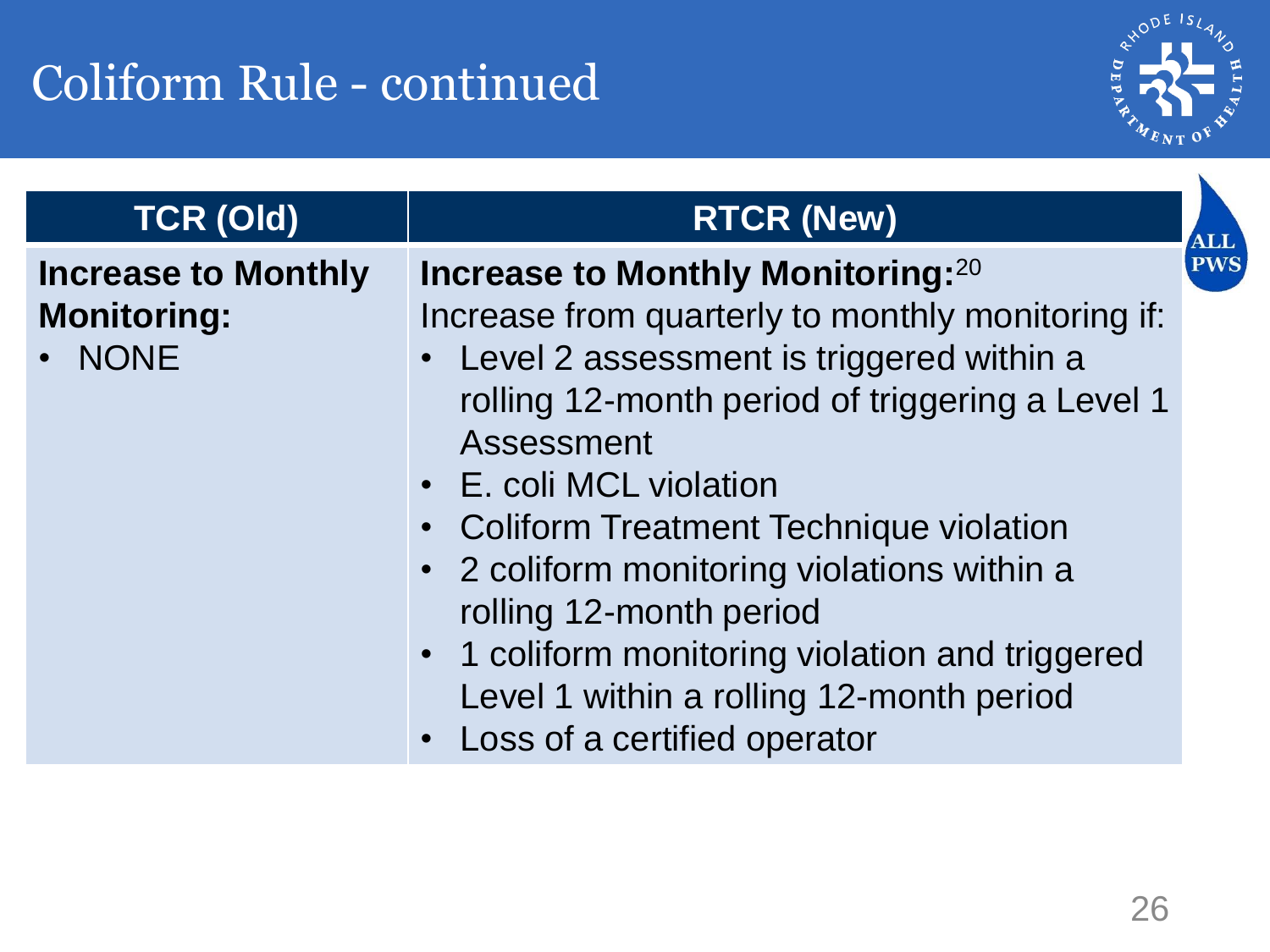

| <b>TCR (Old)</b>                               | <b>RTCR (New)</b>                                                                                                                                                                                                                                                                                                                                                                                                                                                                                                   |            |
|------------------------------------------------|---------------------------------------------------------------------------------------------------------------------------------------------------------------------------------------------------------------------------------------------------------------------------------------------------------------------------------------------------------------------------------------------------------------------------------------------------------------------------------------------------------------------|------------|
| <b>Reduced</b><br><b>Monitoring:</b><br>• NONE | <b>Reduced Monitoring:</b> 21<br>May go back on quarterly monitoring (from monthly)<br>if the PWS has all of the following:<br>Clean compliance history for 12 months<br>• Sanitary survey or voluntary Level 2 Assessment<br>showing no sanitary defects (or has approved<br>plan and schedule to correct them and is in<br>compliance with the plan and schedule)<br>• Protected water source<br>OR<br>A State-certified operator is hired (only applicable<br>for systems that solely lost a certified operator) | <b>PWS</b> |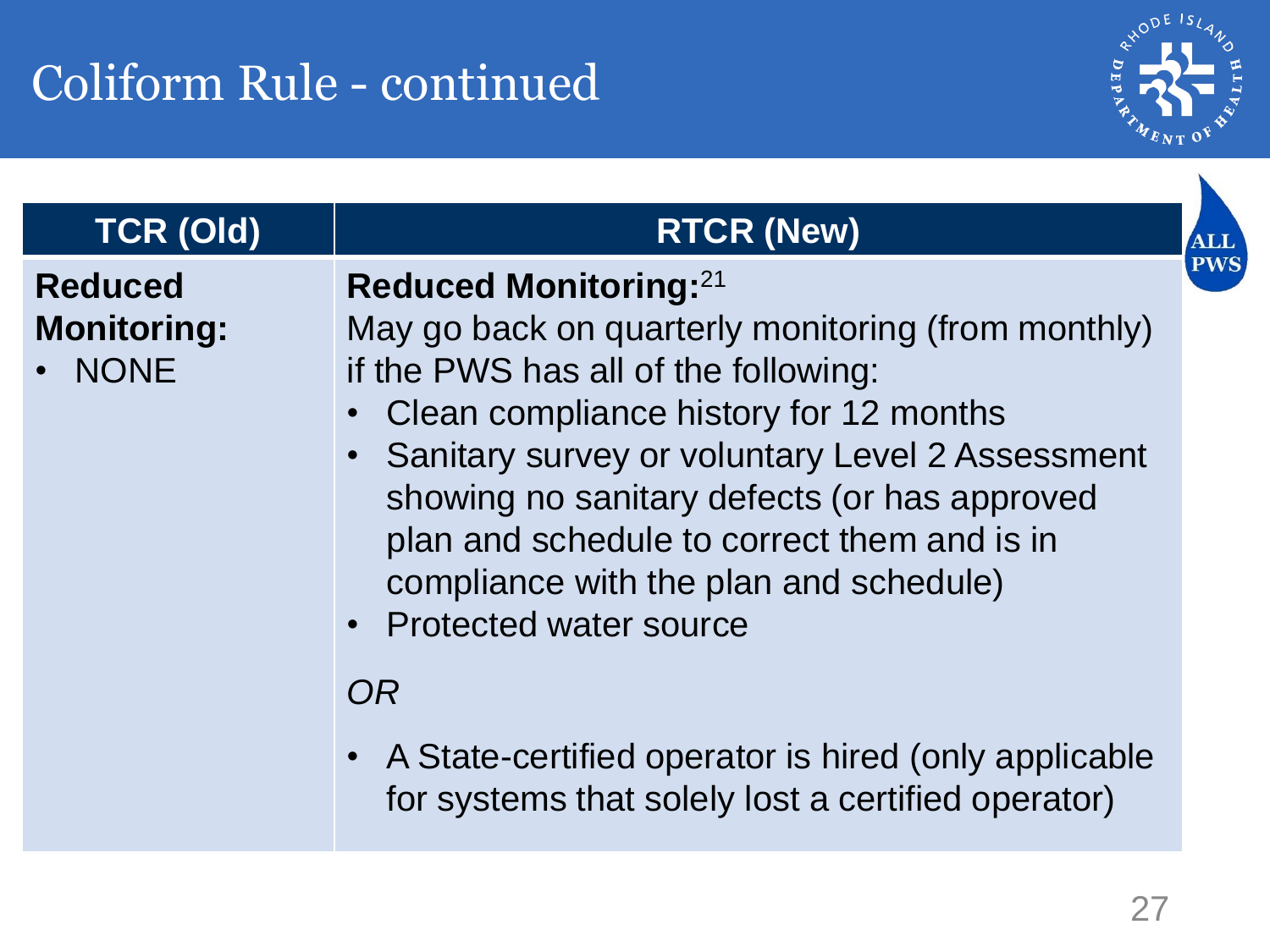

| <b>TCR (Old)</b>                                                                                                                            | <b>RTCR (New)</b>                                                                                                                                                                                                                                                                        |            |
|---------------------------------------------------------------------------------------------------------------------------------------------|------------------------------------------------------------------------------------------------------------------------------------------------------------------------------------------------------------------------------------------------------------------------------------------|------------|
| <b>Treatment Technique</b><br><b>Violations:</b><br><b>NONE</b>                                                                             | <b>Treatment Technique Violations:</b> 22<br>When a PWS triggers a Level 1 or Level 2<br>Assessment but fails to conduct the<br>assessment or complete corrective actions<br>within required timeframe<br>• When a seasonal PWS fails to complete a<br>State-approved start-up procedure | <b>PWS</b> |
| <b>Monitoring Violations:</b><br>• Failure to take<br>required/additional<br>routine samples or<br>repeat samples in a<br>compliance period | <b>Monitoring Violations:</b> 23<br>Failure to take required or additional routine<br>samples in a compliance period or failure to<br>analyze for E. coli following a TC+ routine<br>sample                                                                                              |            |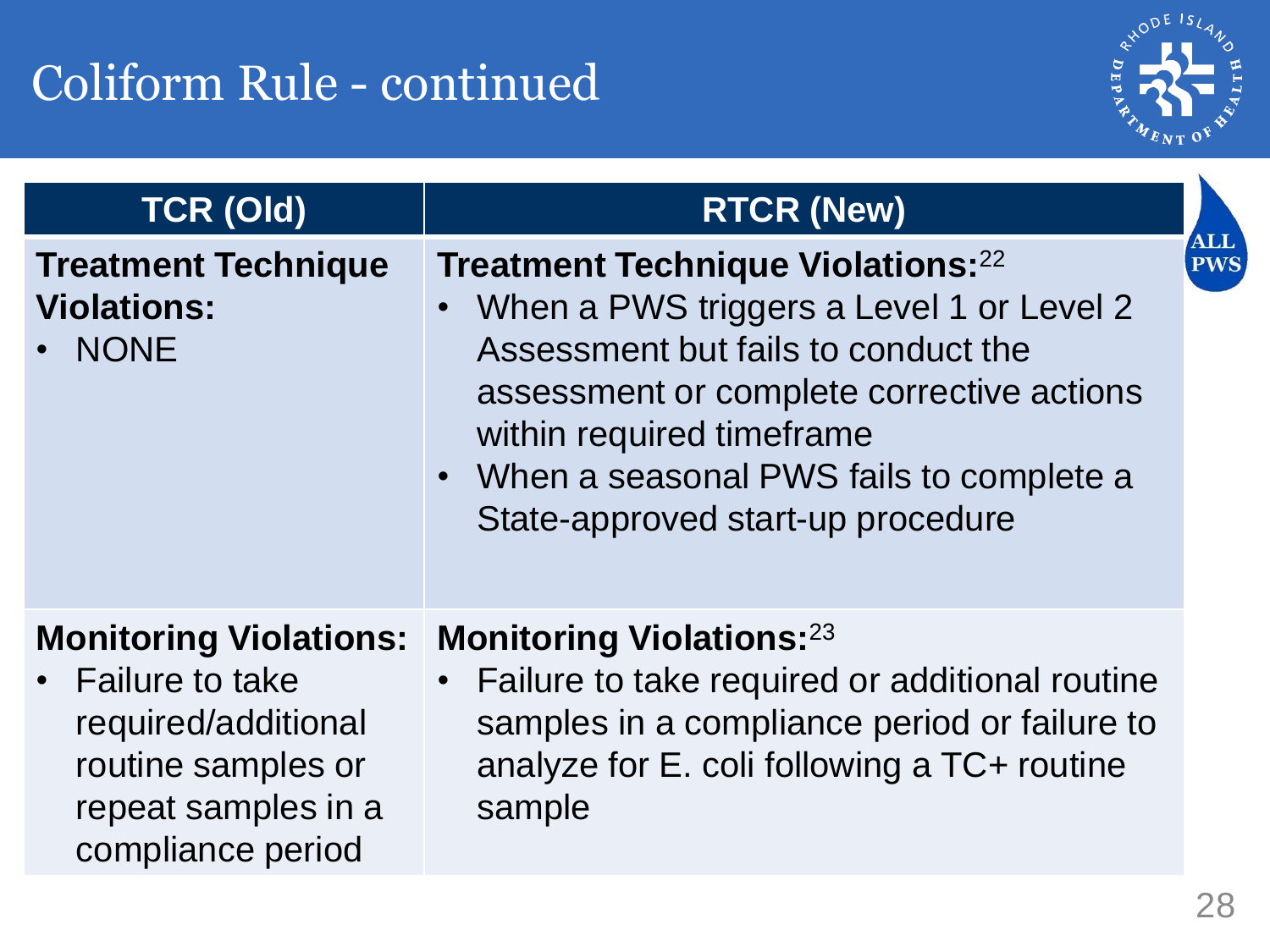

#### **Reporting Violations:**

- Failure to submit a monitoring report on time
- Failure to notify DWQ following a TC+ or E. coli positive sample by end of business day
- Failure to report to State in 10 days after monitoring violation
- Failure to report to the State any violation within 48 hours

#### **TCR (Old) RTCR (New)**

#### **Reporting Violations:**<sup>24</sup>

- Failure to submit a monitoring report or completed assessment form on time
- Failure to notify DWQ following an E. coli positive sample within 24 hours
- Failure to submit certification of completion of State-approved start-up procedure on time (seasonal PWS)
- Failure to report all sample results within required timeframes

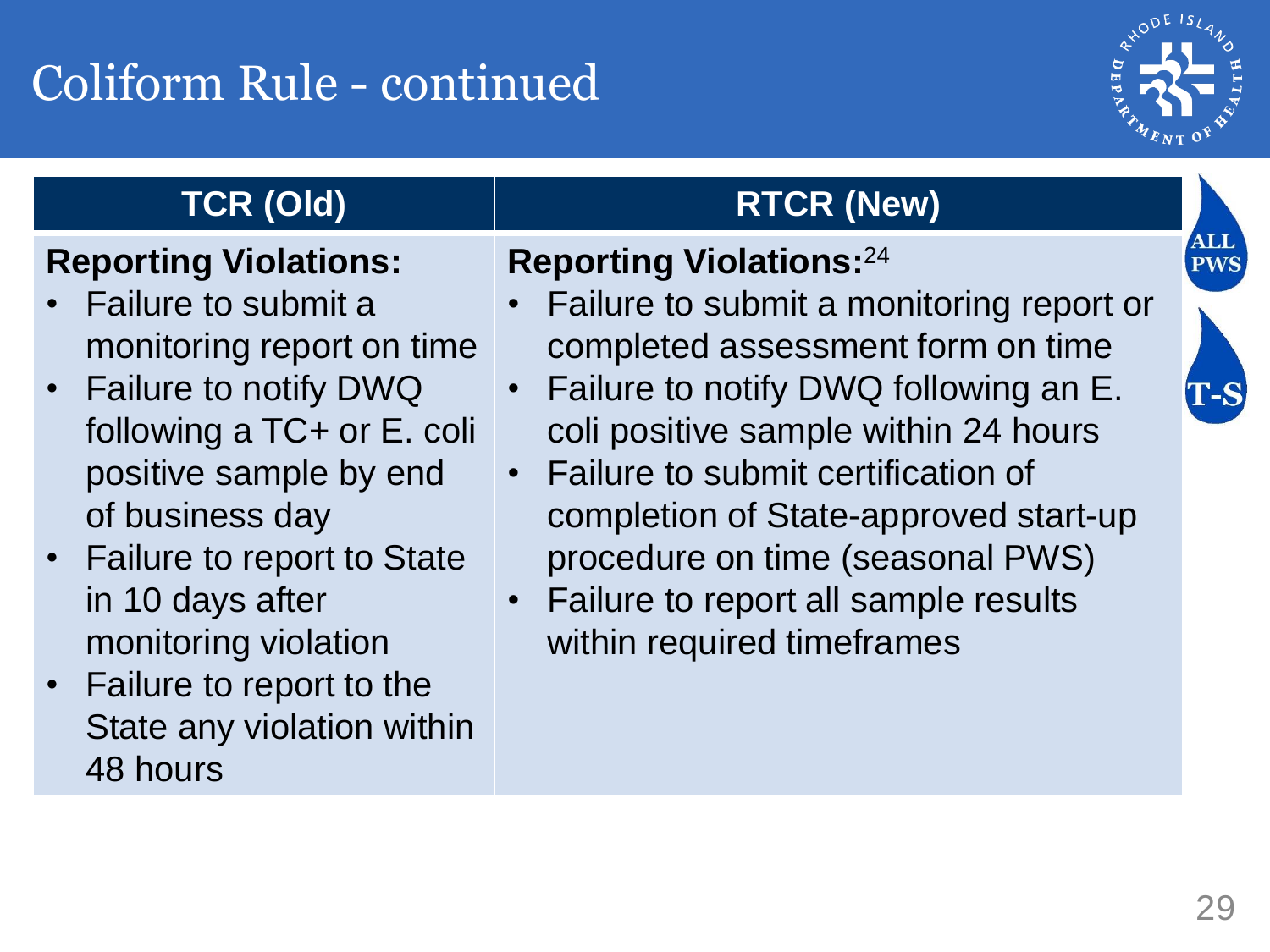

| <b>TCR (Old)</b>                                                         | <b>RTCR (New)</b>                                                                                                                                                                                                                                               |            |
|--------------------------------------------------------------------------|-----------------------------------------------------------------------------------------------------------------------------------------------------------------------------------------------------------------------------------------------------------------|------------|
| <b>Public Notice:</b><br>• Required for MCL and<br>monitoring violations | <b>Public Notice: 25</b><br>• Not required for TC MCLs<br>• Required for a Treatment Technique<br>violations (e.g., failure to conduct<br>assessment or take corrective action)<br>• Required for E. coli MCL violations<br>• Required for reporting violations | <b>PWS</b> |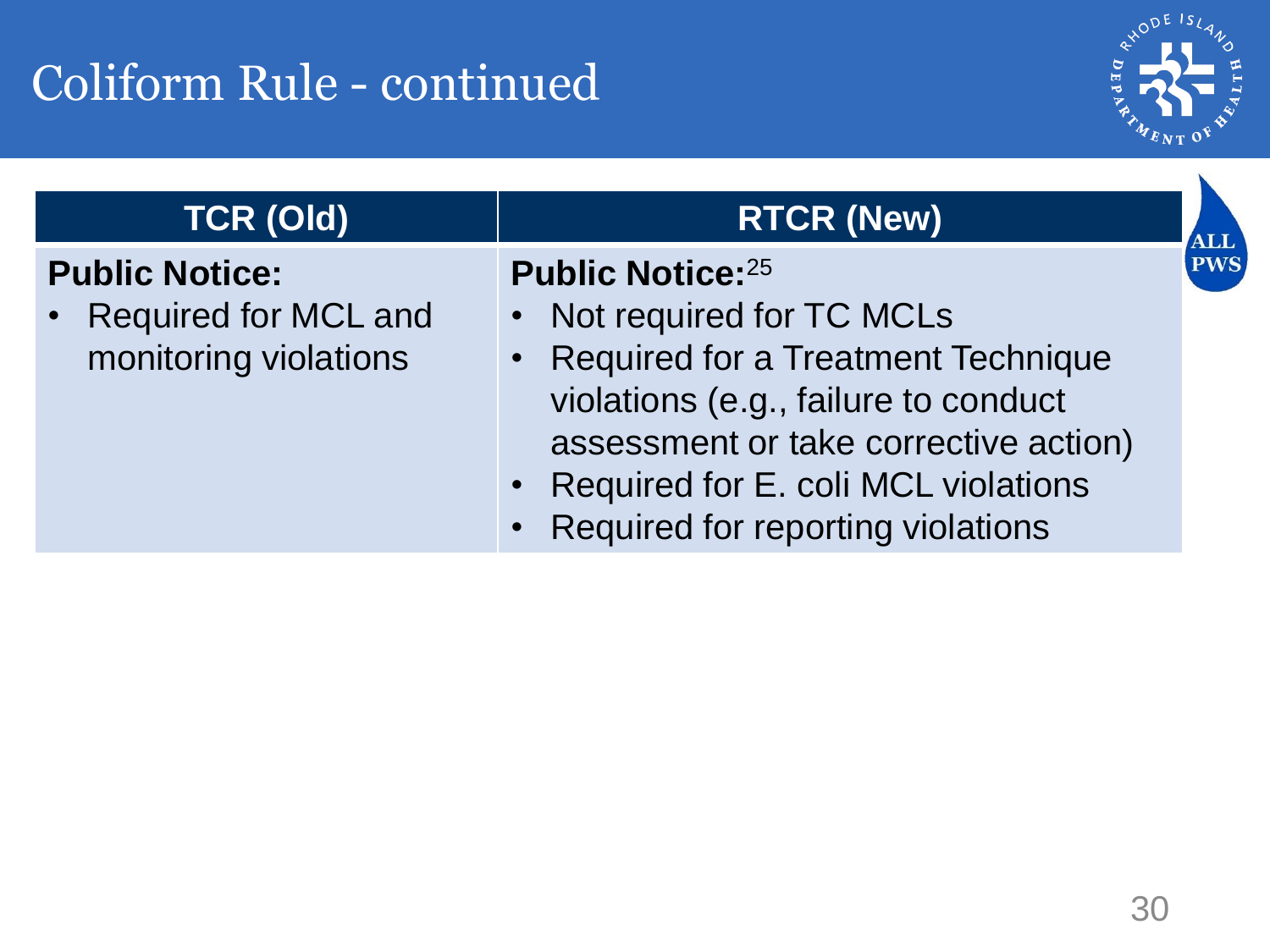#### <span id="page-30-0"></span>**Citations**



- <sup>1</sup> Coverage Section 1.3
- <sup>2</sup> Approval of Water Sources Section 1.4
- Approval of Treatment Works, Storage and Pumping Facilities – Section 1.5
- <sup>4</sup>Cross-Connection Control Section 1.9.4
- <sup>5</sup> Flushing of Distribution Systems Section 1.9.5
- <sup>6</sup> Minimum Pressure Requirements Section 1.9.6
- <sup>7</sup> Auxiliary Power Section 1.9.7
- <sup>8</sup> Notification Involving Emergency Events Section 1.9.8; Emergency Response Plans 1.9.9
- <sup>9</sup> Well Labeling Section 1.9.10
- <sup>10</sup> Reporting Requirements Section 1.11.2
- <sup>11</sup> Microbiological/Revised Total Coliform Rule (RTCR)

– Sections 1.16.4 (Community PWS Requirements) and 1.17.1 (Noncommunity PWS Requirements 31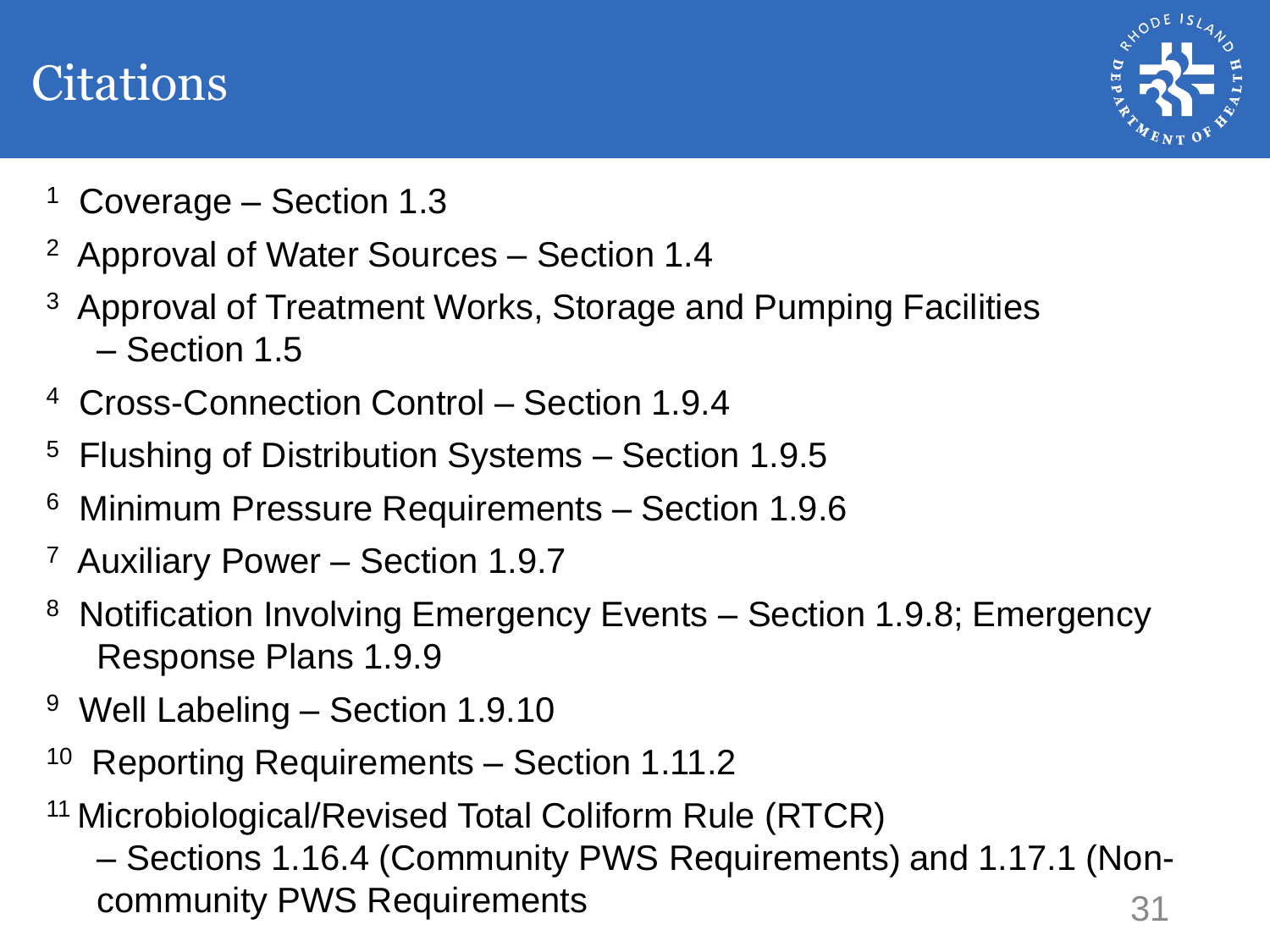#### **Citations**



- <sup>12</sup> Maximum Contaminant Levels (MCLs) and Treatment Technique (TT) for Microbiological Contaminants
	- Sections 1.16.4(A)(6) and 1.17.1(A)(4)(b)(1)(DD) and Microbiological/Repeat Monitoring – Sections 1.16.4(A)(8) and 1.17.1(A)(4)(b)(1)(FF)
- <sup>13</sup> Microbiological/Violation Types  $-$  Sections 1.16.4(A)(15) and 1.17.1(A)(4)(b)(1)(JJ)
- <sup>14</sup> Maximum Contaminant Levels (MCLs) and Treatment Technique (TT) for Microbiological Contaminants  $-$  Sections 1.16.4(A)(6) and 1.17.1(A)(4)(b)(1)(DD)
- <sup>15</sup> Maximum Contaminant Levels (MCLs) and Treatment Technique (TT) for Microbiological Contaminants

– Sections 1.16.4(A)(6)(i) and 1.17.1(A)(4)(b)(1)(DD)

- <sup>16</sup> Microbiological/Assessments and Corrective Action  $-$  Sections 1.16.4(A)(7) and 1.17.1(A)(4)(b)(1)(EE)
- <sup>17</sup> Routine Monitoring Sections 1.16.4(A)(4) and  $1.17.1(A)(4)(b)(1)(BB)$